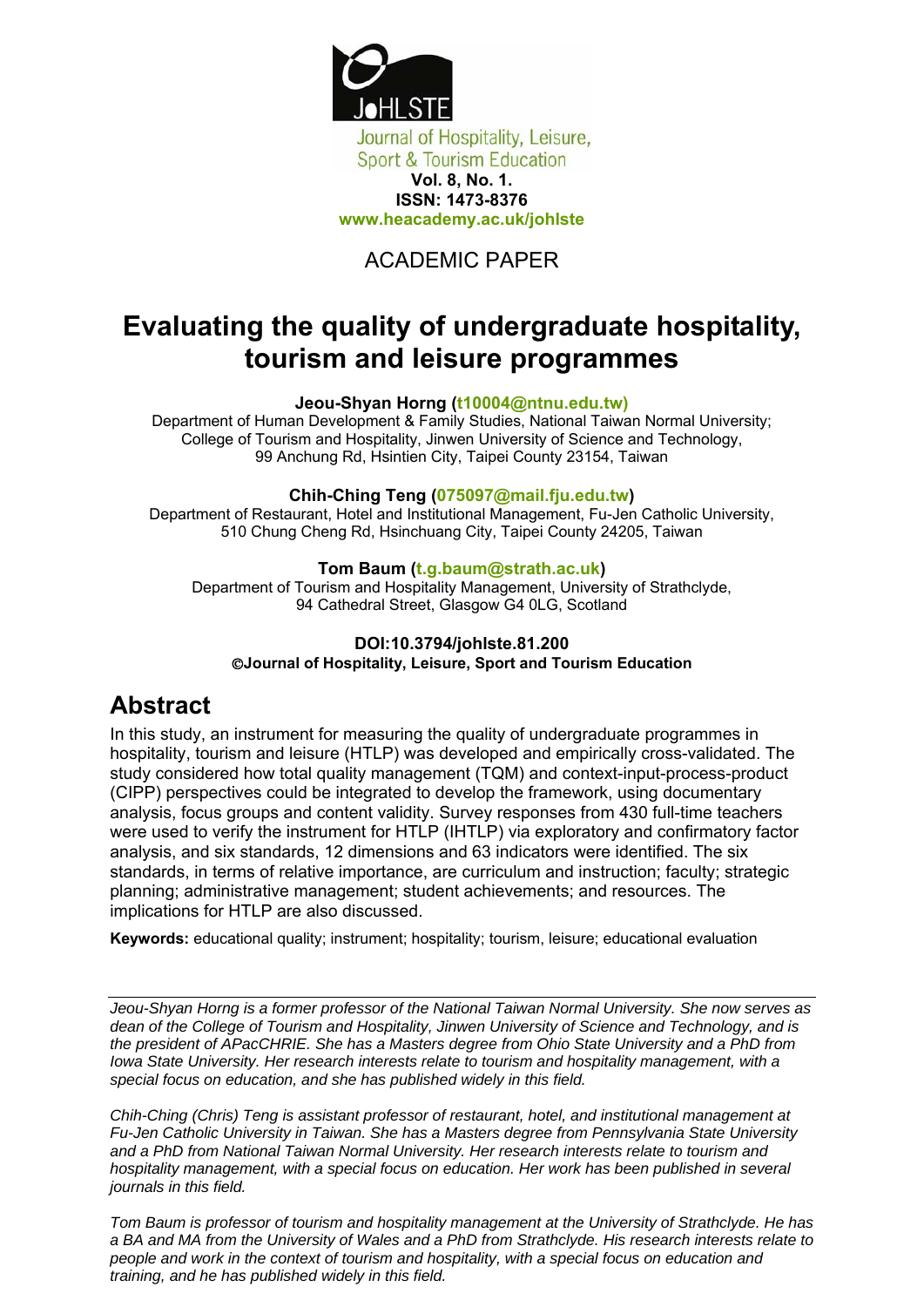## **Introduction**

Recently, the number of undergraduate hospitality, tourism and leisure programmes (HTLPs) has risen rapidly around the world. Taiwan has experienced dramatic growth in the number of such programmes since 1998, and the number is still rising (Department of Statistics, 2007). However, the increase in the number of both universities and undergraduate programmes has led to problems with quality control in education (Horng, Teng, Lee, & Liu, 2006). As Robbins (2005) points out, a major issue facing higher education (HE) is how to ensure quality. Society has high expectations of HE, and educational evaluation/accreditation has become a significant quality assessment approach for HTLPs in order to remain strong and competitive (Bosselman, 1996).

It was not until 2005 that the Taiwan Assessment and Evaluation Association (TWAEA) and the Higher Educational Evaluation and Accreditation Council of Taiwan (HEEACT) began to act as alternatives to the Ministry of Education when they conducted a nationwide review of HE programmes. TWAEA and HEEACT are non-profit organisations that provide HE evaluation services. TWAEA is authorised to review programmes in vocational and technological universities and colleges, while HEEACT evaluates programmes in HE institutions. However, since there is still no quality assessment tool for HTLPs in Taiwan, the quality of HTLPs cannot be effectively evaluated or ensured.

A major challenge for HE is to develop a valid instrument that identifies dimensions and indicators in order to measure the quality of education (Rao, Solis, & Raghunathan, 1999). The need to evaluate HTLPs accurately has become ever more important in Taiwan and in the rest of the world. The complexity of HE and its multidimensional nature makes it very difficult to evaluate and measure, so there has been little empirical investigation of educational quality (Winn & Cameron, 1998). Moreover, there is no quality measurement for HTLPs (Becket & Brookes, 2008). Previous research has investigated how total quality management (TQM), for example, the Malcolm Baldrige National Quality Award (MBNQA), is applied in HE (Badri et al., 2006). However, it seems there is a need to modify TQM dimensions to meet the needs of educational programmes (Mizikaci, 2006). In addition, traditional education evaluation models, such as the context-input-process-product (CIPP) model by Stufflebeam (2000), need to be refined for programme-specific measurement of HTLPs and to respond to the trends in TQM usage in HE. Furthermore, a new quality model for HE might use new perspectives which integrate the philosophy of quality management and the theory of education research in order to adapt to the modern HE context (Srikanthan & Dalrymple, 2007). When considering the integration of TQM and CIPP perspectives, it is important that both internal and external evaluation employ a theoretically and empirically validated instrument to measure the quality of education.

Self-assessment is a critical aspect of quality assurance systems in HE (Harvey, 2004). The faculty, as internal stakeholders in HTLPs, should be able to assess the quality of their own programmes. Faculty members may also act as peer-reviewers, evaluating other HTLPs based on the standards and evidence provided. This study, then, used a sample of faculty members to verify an instrument for measuring the quality of HTLPs, referred to as an *instrument for hospitality, tourism and leisure programmes* (IHTLP). From a measurement perspective, faculty members are familiar with the programmes they work on and are capable of assessing their quality in order to verify the instrument. Academics are also very aware of the dimensions of quality in HE. However, their views as stakeholders have been largely neglected, while the views of other stakeholders such as students and administrative staff have often been investigated (e.g. Pereda, Airey, & Bennett, 2007; Badri et al., 2006). It is therefore meaningful to investigate academic views on the quality of HTLPs since "the HE institutions themselves need to be able to measure, monitor, confirm and enhance their academic standards" (Robbins, 2005, p. 452).

The aims of this study were to develop and verify an instrument for measuring the quality of HTLPs and to examine the relative value attached to each of the dimensions of quality by the HTLP faculty in Taiwan. More specifically, we aimed to identify quality dimensions by integrating TQM and CIPP perspectives, as well as through examining the commonality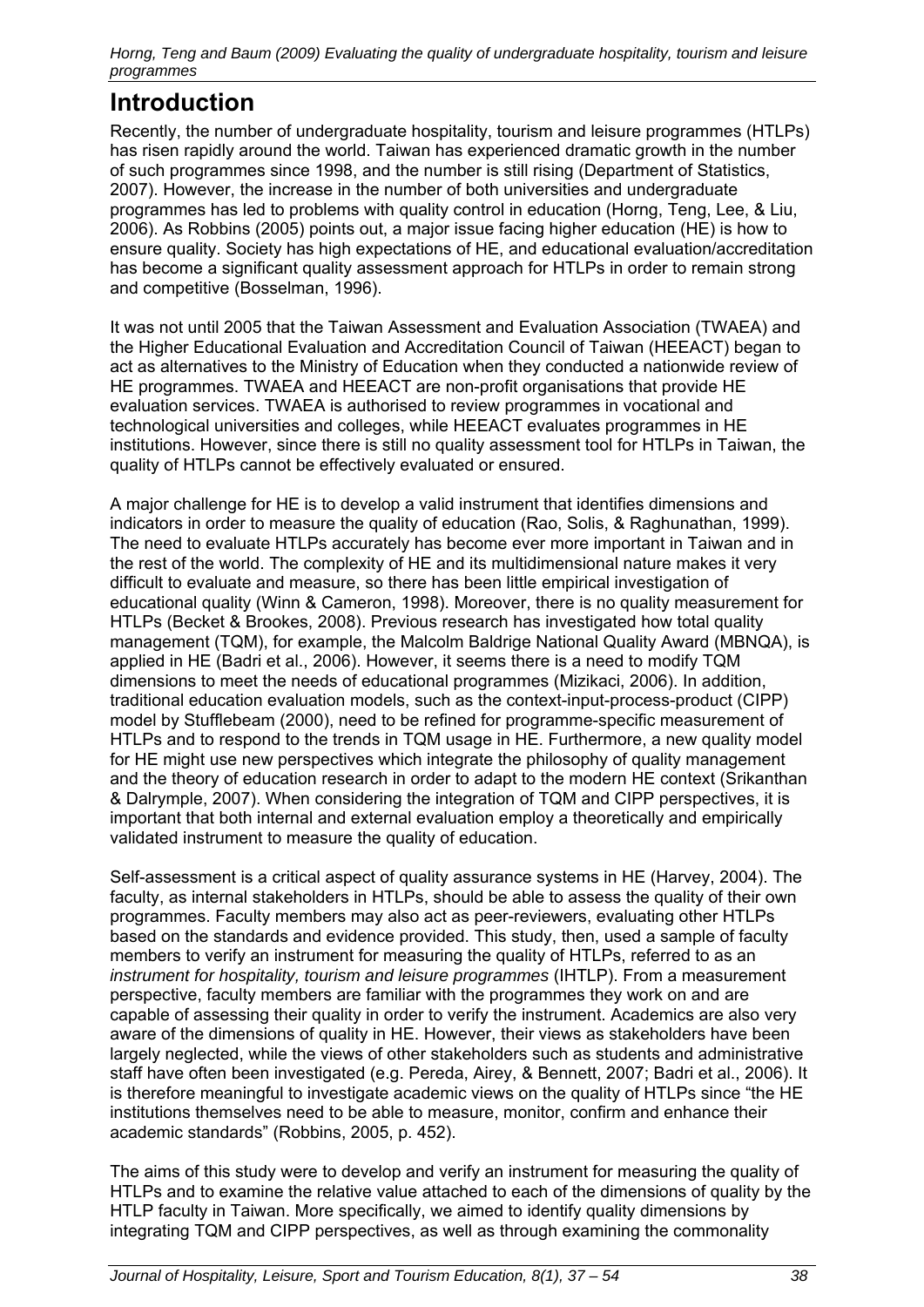found in international HTLP evaluation/accreditation standards. This study fills a void by defining and validating the multidimensional nature of educational quality in HTLPs, and also provides insights into the relative importance of each quality standard from an academic perspective. The implications of this study provide HE institutions and external quality assurance agencies with a valid tool to undertake internal and external evaluation of HTLPs.

## **Theoretical framework for measuring the quality of HTLPs**

There has been an increasing demand for accountability, in relation to educational quality, from the public, parents and students (Mok, 2000). However, it has been difficult to define the quality of HE since the concept lacks explicit and consistent dimensions across different programmes and institutions (Birnbaum, 1998). Very broadly, educational quality refers to the input, processing and output of an educational system and the service the system provides to fulfil stakeholders' expectations (Cheng & Tam, 1997). Quality can also be defined in terms of (a) excellence, (b) threshold, (c) fitness for purpose, (d) fulfilment of an institution's aims and objectives, (e) meeting customer requirements, (f) transformation, and (g) value for money (Harvey & Green, 1993). These definitions reflect various concerns as well as different measures of quality assurance. Tribe (2003) defines quality as that judged by an institution's ability to produce evidence to support its educational claims. To refine the judgment, there is a need to redefine the quality dimensions (including standards and indicators) for HTLPs. Standards are essential statements of quality made by an institution or a programme, statements that elaborate its educational philosophy, system of administrative management, teaching faculty, student body, teaching resources and professionalism (Houghton, 1996). Indicators are concrete statements that describe the anticipated results of educational operations and the specific characteristics of an educational system (Bogue, 1998). Hence, quality measurement such as evaluation and accreditation should be carried out in accordance with valid, relevant, measurable and manageable standards and indicators (Hamalainen, 2003).

In an attempt to develop a holistic quality framework and elements for HTLPs, the CIPP model and the MBNQA framework were integrated. CIPP has made a great impact on educational evaluation and has been widely used in programme evaluation (Al-Turki & Duffuaa, 2003). Through a systematic approach, CIPP includes four elements (context, input, process and product) and feedback evaluation to enable policy makers to understand the process and context in the educational phenomenon (Stufflebeam, 2000). The MBNQA framework has been widely recognised as an effective quality management framework in business sectors (Meyer & Collier, 2001) and focuses on customer satisfaction and the promotion of performance excellence. In 2004, education criteria based on the MBNQA were established, comprising the seven categories (a) leadership, (b) strategic planning (c) student, stakeholder and market focus, (d) measurement, analysis and knowledge management, (e) workforce focus, (f) process management, and (g) results, to measure the quality of educational institutions (National Institute of Standards and Technology, 2007). The MBNQA provides institutions with guidance for self-assessment and systematic feedback to improve quality (Woodhouse, 2007). To some extent, both CIPP and the MBNQA are management-oriented and operate using a systematic approach. Koslowski III (2006) suggested that HE could learn from the quality and assessment procedures used by industry, which emphasise issues such as accountable leadership, continuous improvement, and political and economic accountability. In addition, there appears to be a need to find a new approach that better integrates teaching and learning with the benefits of TQM to assess and enhance the quality of HE (Becket & Brookes, 2008). Therefore, a new perspective which integrates the dimensions of CIPP and the MBNQA should be addressed as the basis for developing a quality framework for HTLPs.

There is scope for debate on precisely what constitutes educational quality and therefore what should be measured (Robbins, 2005). Some studies have provided useful information to explore the dimensions, but these are still not able to fully solve the problem of measuring overall programme quality. For example, Heiman and Sneed (1996) proposed a conceptual framework for the impact of accreditation on American HE hospitality programmes, including its people (students and teachers), resources (facilities, finances, library and learning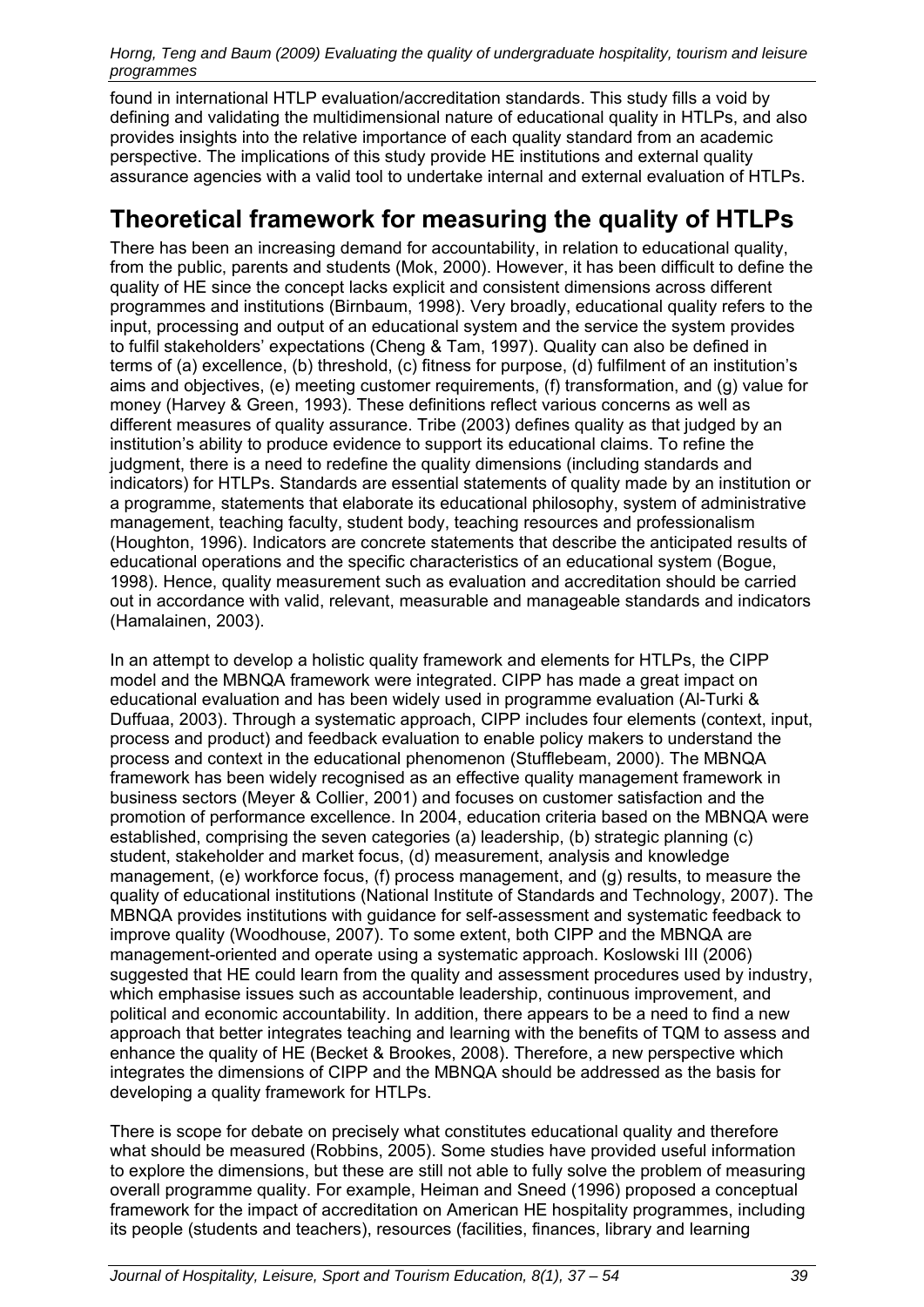resources) and processes (planning, curriculum, teaching, administrative management and evaluation). Assante, Huffman, and Harp (2007) investigated the factors affecting the quality of undergraduate hospitality programmes and identified five categories (students/alumni, curriculum, faculty, industry support, facilities) as key dimensions. However, little research has used rigorous construct development procedures to identify and confirm the dimensions of quality in HTLPs, and it remains unknown whether the dimensions of previous measures are distinct and independent.

Some internationally recognised evaluation/accreditation systems for HTLPs have been developed. These include the Accreditation Commission for Programmes in Hospitality Administration (ACPHA), the TedQual Certification by the United Nations World Tourism Organisation (UNWTO), the National Recreation and Park Association (NRPA) and the UK Quality Assurance Agency subject review process, which have provided various sets of criteria to assess the quality of HLTPs. Nonetheless, previous evaluation/accreditation systems seem to lack a theoretical and empirical base to develop a set of valid criteria for HTLPs. As such, the measures are often used on an ad hoc basis and do not conform to systematic procedures for construct development.

Apart from the Quality Assurance Agency for Higher Education (QAA) review processes, these systems appear only to apply to single subjects, such as hospitality programmes, and thus do not allow for the possibility of grouping similar subjects (such as hospitality, tourism and leisure) together as one unit in a quality review process. The QAA reports that hospitality, leisure, sport and tourism programmes combine the study of management and technical disciplines in a service context in a specific subject area (QAA, 2000a). Aside from sport, it is recognised that although HTLPs show some variations between institutions, much of the provision has common content and objectives, and these can therefore be considered to be a unit of specialised programmes in Taiwan (HEEACT, 2008). Accordingly, HTLPs can be appropriately classified as a grouping of specialised programmes. Since many HTLPs have different titles and objectives, one advantage of using a new integrated instrument is to reduce the repetitive assessment work carried out by different evaluation/accreditation agencies, which focus only on single subject programme.

Although international evaluation/accreditation systems have set a good example in aiming to assure the quality of HTLPs, refining these into a new instrument in order to obtain more accurate information is desirable. This study draws on internationally recognised evaluation/accreditation systems for HTLPs, including ACPHA in the US, TedQual under the UNWTO, NRPA in the US and the QAA subject review in Hospitality, Leisure, Recreation, Sport and Tourism (HLRS&T) in the UK, in order to develop its own quality framework. While there are differences, this study has found that the above evaluation/accreditation systems share commonality in their definitions and dimensions (standards) of quality for HTLPs. The common quality dimensions in these systems comprise factors such as aims and objectives, curriculum, faculty, teaching and learning, student achievements, resources and administration (see Table 1). In light of this commonality, the study has drawn on US and European experiences in order to develop an internationalised quality instrument for HTLPs in Taiwan.

In sum, programme quality can be better understood through evaluating CIPP elements in the organisation, whereas the MBNQA emphasises the TQM dimensions such as leadership, strategic planning, process management and performance to measure the quality of an institution. The multidimensional nature of the educational quality phenomenon suggests that it might require a second-order construct. A benefit of proposing programme quality as a second-order construct is that the relative significance of each of the dimensions of overall quality can be ascertained (see Kwan & Walker, 2003). This study accordingly attempted to propose and validate a second-order construct for HTLP quality (i.e. the IHTLP) and also sought to examine the relative value attached to each of the dimensions by academics.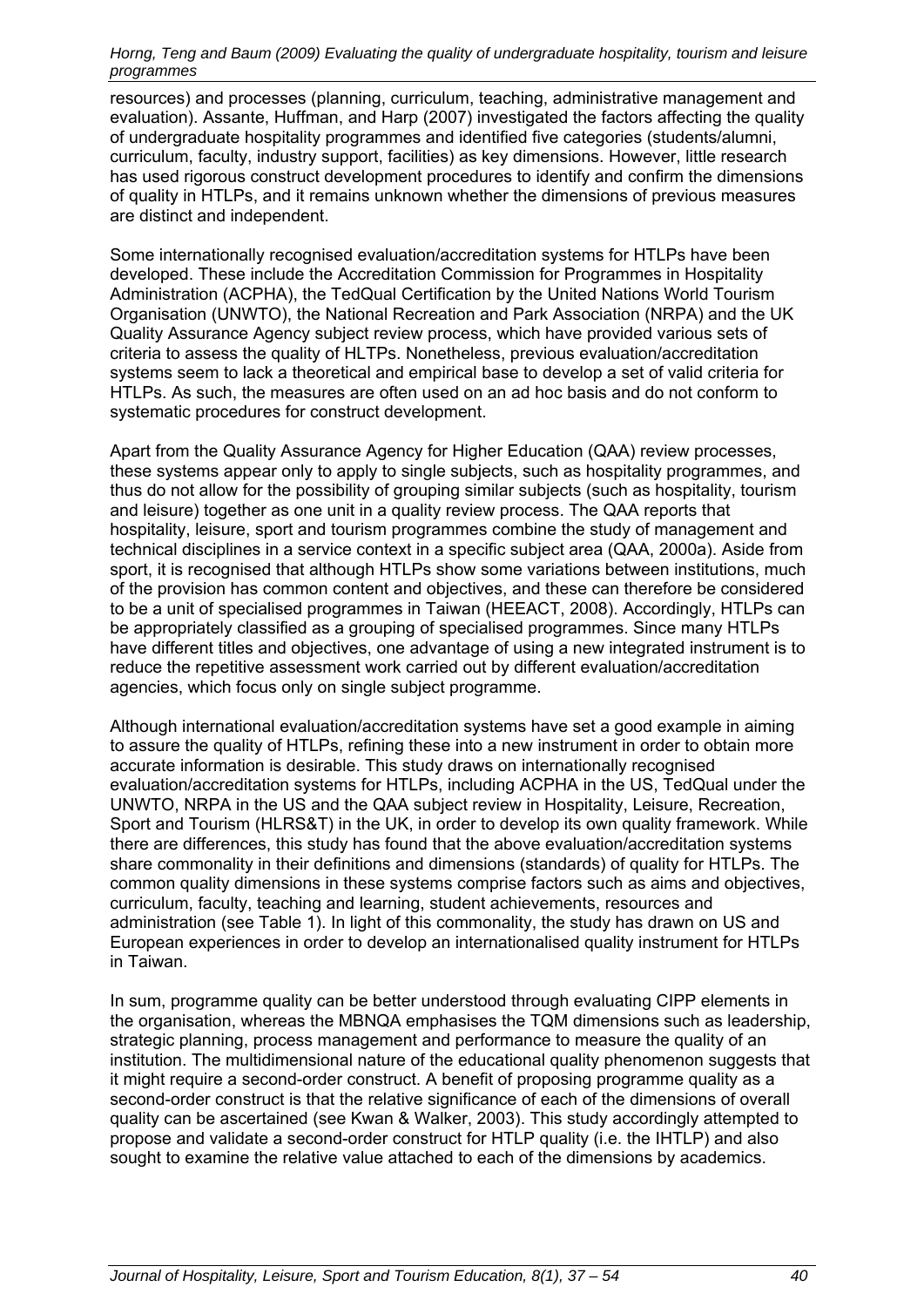| Evaluation/<br>accreditation<br>system | <b>US ACPHA</b>                                                                                                                                                                                                              | <b>WTO TedQual</b><br>certification                                                                                                                   | <b>British QAA</b><br>subject review in<br><b>HLRS&amp;T (2000-01)</b>                                                                                                                                                                                                  | <b>US NRPA</b>                                                                                                                                                                                                                         |
|----------------------------------------|------------------------------------------------------------------------------------------------------------------------------------------------------------------------------------------------------------------------------|-------------------------------------------------------------------------------------------------------------------------------------------------------|-------------------------------------------------------------------------------------------------------------------------------------------------------------------------------------------------------------------------------------------------------------------------|----------------------------------------------------------------------------------------------------------------------------------------------------------------------------------------------------------------------------------------|
| Established<br>organisation            | <b>CHRIE</b>                                                                                                                                                                                                                 | <b>UNWTO</b>                                                                                                                                          | QAA                                                                                                                                                                                                                                                                     | NRPA and AAPAR                                                                                                                                                                                                                         |
| Year of<br>establishment               | 1988                                                                                                                                                                                                                         | 1995                                                                                                                                                  | 1997                                                                                                                                                                                                                                                                    | 1974                                                                                                                                                                                                                                   |
| Quality<br>standards                   | 1. Mission and<br>objectives<br>2. Evaluation<br>and planning<br>3. Administration<br>and<br>governance<br>4. Curriculum<br>5. Faculty/<br>instructional<br>staff<br>6. Student<br>service and<br>activities<br>7. Resources | 1. Employers<br>(society and<br>industry)<br>2. Student<br>3. Curriculum<br>(pedagogic<br>system)<br>4. Faculty<br>5. Infrastructure<br>6. Management | 1. Curriculum<br>design, content<br>and organisation<br>2. Teaching,<br>learning and<br>assessment<br>3. Student<br>progression and<br>achievements<br>4. Student support<br>and guidance<br>5. Learning<br>resources<br>6. Quality<br>management<br>and<br>enhancement | 1. Unit<br>characteristics<br>2. Philosophy and<br>goals<br>3. Administration<br>4. Faculty<br>5. Students<br>6. Instructional<br>resources<br>7. The curriculum<br>(foundation<br>understandings<br>and professional<br>competencies) |
| Review<br>procedures                   | 1. Programme<br>self-study<br>2. Review team<br>visitation<br>3. Team<br>judgment                                                                                                                                            | 1. Programme<br>self-study<br>2. Review team<br>visitation<br>3. Team<br>judgment                                                                     | 1. Programme self-<br>study<br>2. Review team<br>visitation<br>3. Team judgment<br>4. Follow-up review                                                                                                                                                                  | 1. Programme self-<br>study<br>2. Review team<br>visitation<br>3. Team judgment                                                                                                                                                        |

**Table 1: Summary of major evaluation/accreditation systems for HTLPs**  Sources: CHRIE (2007), NRPA (2007), QAA (2000a, 2000b) and UNWTO (2007)

In the preliminary framework (see Figure 1) the higher-order construct (programme quality) reflects seven common standards referred to in CIPP, the MBNQA categories and international HTLP quality systems worldwide (ACPHA, TedQual, NRPA and QAA). Standard 1 (strategic planning) is a key component of the MBNQA, which establishes a foundation for individual HTLPs to accurately measure programme quality and effectiveness (Al-Turki & Duffuaa, 2003). Standard 2 (curriculum), Standard 3 (teaching and learning), Standard 4 (resources), Standard 5 (faculty) and Standard 6 (student achievements) represent CIPP components such as input, process and output in an educational system as well as reflecting common dimensions of HTLP evaluation/accreditation systems. Finally, Standard 7 (administrative management) reflects the quality of process management in an education system (Badri et al., 2006).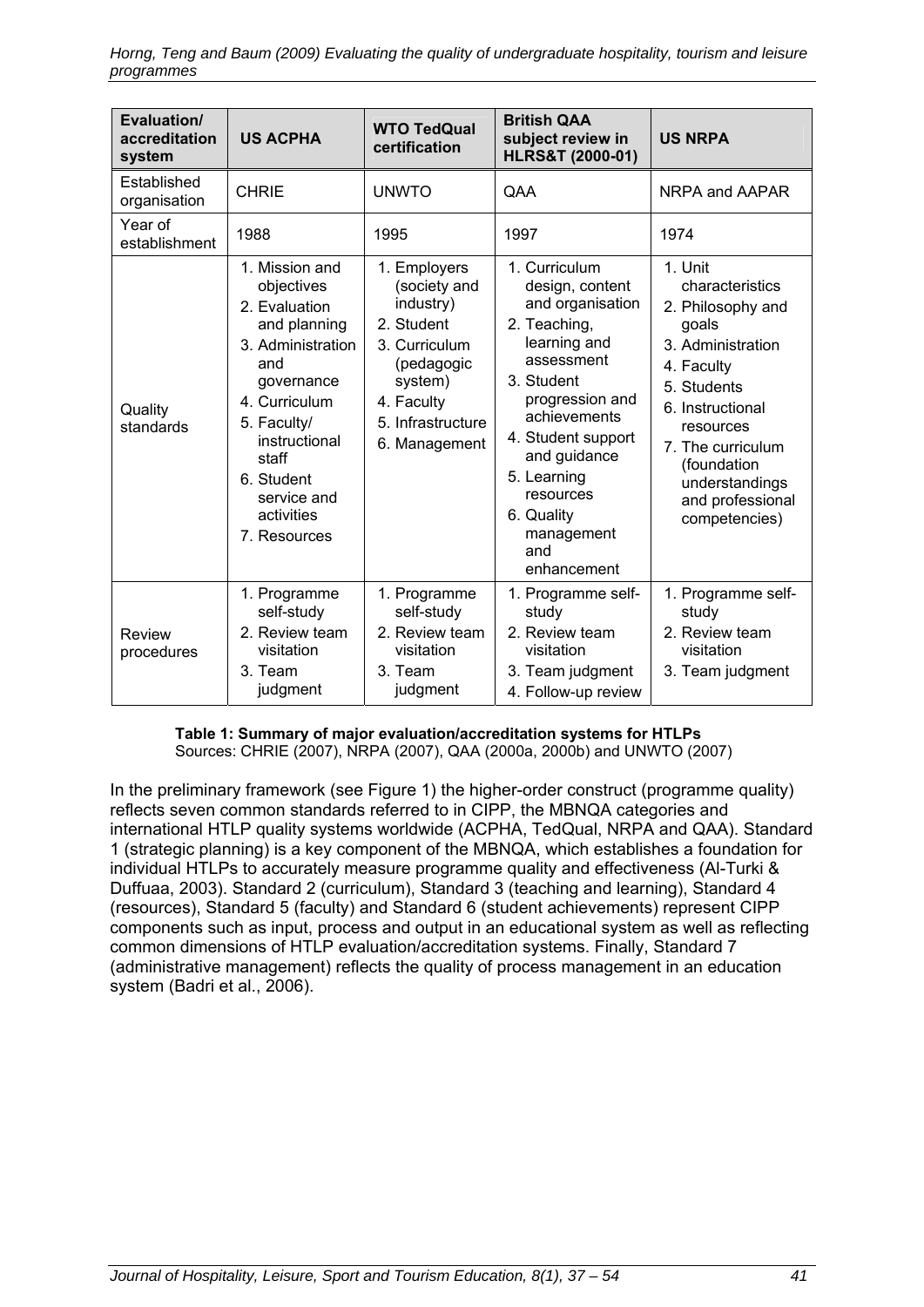

**Figure 1: Preliminary quality framework for HTLPs** 

In addition, dimensions categorised under the seven standards are identified from the variables considered in previous educational studies related to CIPP (e.g. Al-Turki & Duffuaa, 2003; Walberg & Zhang, 1998), the MBNQA (e.g. Badri et al., 2006; Winn & Cameron, 1998) and international HTLP quality systems. For example, teaching and learning refers to the processes through which teachers deliver curriculum, assess student learning outcomes and provide assistance and feedback to students (QAA, 2000b). They reflect the quality of the student learning experience and are essential to education evaluation (Horng et al., 2006). Standard 3 (teaching and learning) is thus composed of three dimensions which are identified within the concept of teaching and learning, including teaching methods and activities, learning guidance, and assessment. Following the same logic, a total of 18 dimensions were developed and used to reflect seven quality standards at this stage.

# **Methodology and results**

This study adopted construct development procedures (Lewis, Templeton, & Byrd, 2005) to develop and validate the IHTLP. This method comprises three stages (see Figure 2).

## **Stage I: Domain specification and item generation**

A list of dimensions representing the construct components of this study were specified. Information was derived from various sources, including documentary analysis and three focus groups, for the specification of the construct domain. The aim was to develop the preliminary quality framework, its underlying dimensions and generated indicators (item statements) for each dimension of the HTLPs.

## **Stage II: Instrument construction**

Item statements in each dimension were converted into items on the instrument. The study employed a pilot test and expert validity test to further modify and confirm the items of the IHTLP. These steps were taken to assess and purify the measurement scale.

### **Stage III: Evaluation of measurement properties**

According to Lewis et al. (2005), data should be collected from different samples in order to assess the measurement properties of the instrument. Following a strategy of triangulation, both exploratory and confirmatory techniques were applied sequentially to different samples in order to achieve the best results. Exploratory factor analysis (EFA) and confirmatory factor analysis (CFA) were used to assess the reliability and validity of the instrument in order to conduct cross-validation of the IHTLP. Data was collected from faculty members of hospitality programmes in Taiwan in Sample 1 and their counterparts in tourism and leisure programmes in Sample 2.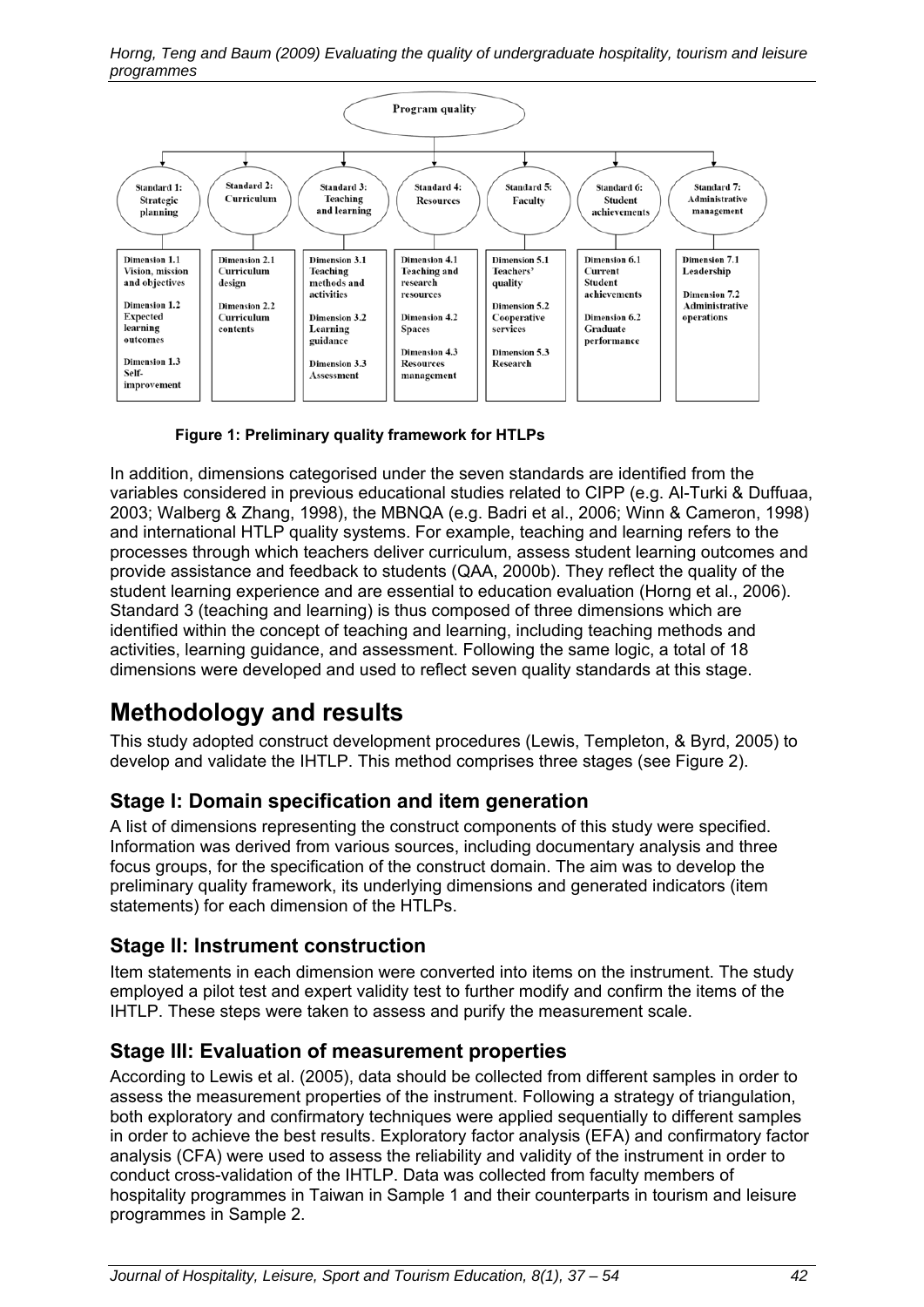#### **Data collection (Sample 1)**

In order to purify the instrument, a questionnaire survey was conducted using respondents who were full-time academics employed for more than a year in hospitality management programmes. The questionnaires were distributed and collected between March and May 2007. According to the Department of Statistics (2007), there are 34 hospitality management programmes in Taiwan. The research team telephoned each programme office to request a staff list or acquired the information via the programme's website. Of the 355 questionnaires distributed, 197 were returned but 13 were invalid because of incomplete responses. Thus a total of 184 valid questionnaires were obtained, yielding a valid return rate of 51.8%.

#### **Data collection (Sample 2)**

Questionnaires were distributed to full-time academics employed for more than a year in tourism and leisure management programmes. Survey procedures similar to those used with Sample 1 were employed. A total of 246 valid questionnaires were obtained which gave a valid return rate of 42.8%.



**Figure 2: Construct development procedures** 

### **Stage I: Domain specification and item generation**

#### **Documentary analysis**

Information was collected from government publications, journals, HTLP accreditation/evaluation handbooks and official websites. After analysing and comparing the information, a conceptual framework and explanations were developed (see Figure 1).The research team (including a university president, a dean of student affairs, a professor and three doctoral students) then drafted a total of 99 indicators in the form of benchmark statements that could be used as a reference during follow-up focus group discussions.

#### **Three focus groups**

Three separate focus groups were set up in the north, centre and south of Taiwan. In each session, participants examined and discussed the accuracy, clarity and applicability of each dimension and indicator in the preliminary framework. Participants included educational evaluation experts, directors of HTLPs, industrial managers and government representatives with programme review experience. A total of 34 experts participated in the focus groups, with an average of 10 to 13 in each session. In addition, three educational evaluation experts were invited to review and contribute suggestions via written correspondence.

To retain information validity, all three focus group discussions were recorded and transcribed verbatim. The research team then began discussions and identified disparities between the preliminary framework and expert opinions from the focus groups in order to further modify the quality standards, dimensions and indicators. At this stage, the seven standards remained unchanged while the number of indicators was reduced from 99 to 91 by rephrasing, consolidating and deleting original statements.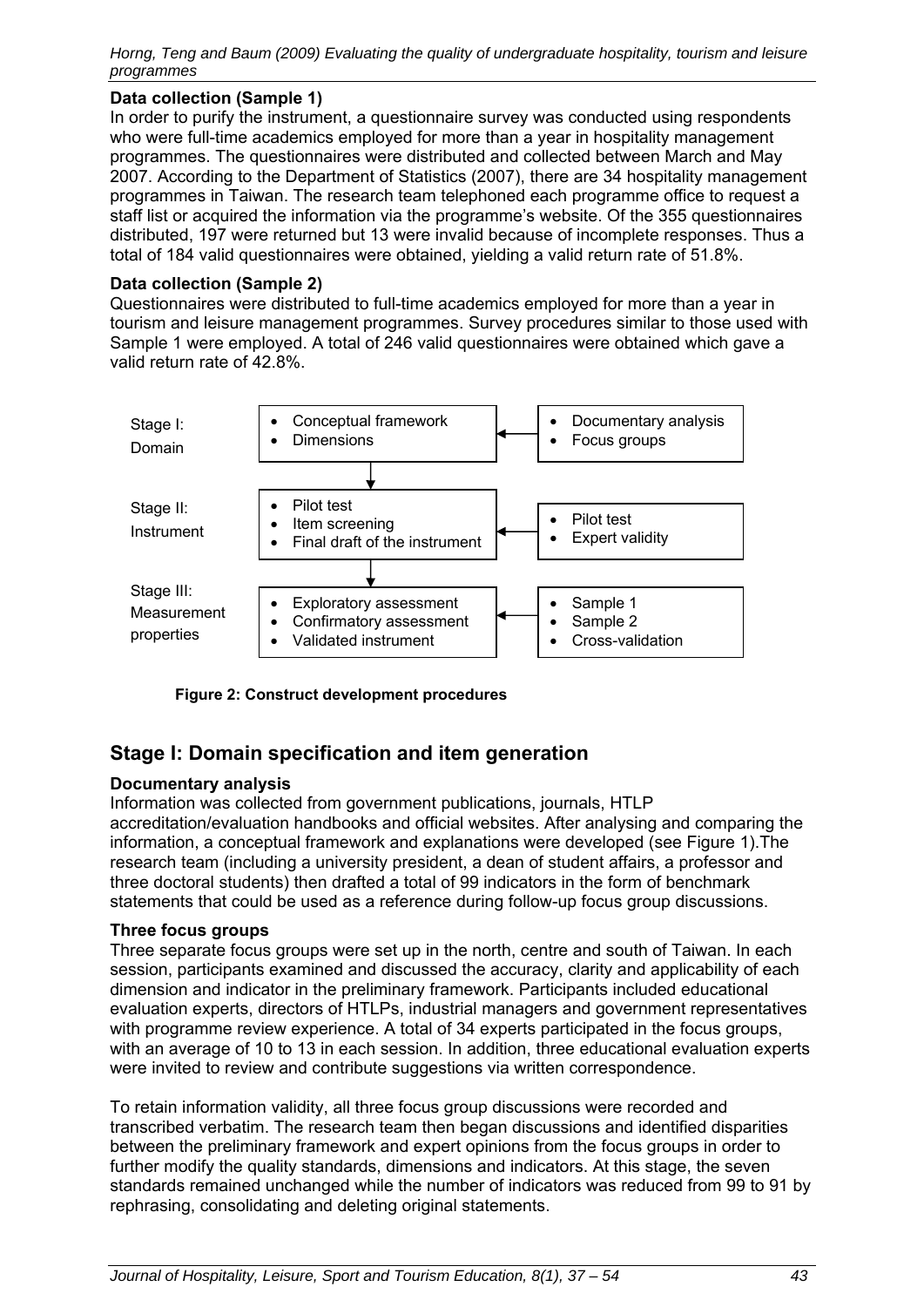### **Stage II: Instrument construction**

#### **Pilot test, expert validity and item screening**

The first draft of the self-assessment questionnaire was based on the quality indicators in the preliminary framework. The questionnaire with its 91 items was appraised via a pilot test to purify the instrument. Faculty members (respondents) were asked to rate the statements relating to their programmes on a scale from 1 to 5, with 1 meaning strongly disagree and 5 strongly agree. This study added one box to the scale, not applicable (N/A), for respondents not familiar with the statements regarding their programmes, in order to reduce bias.

In December 2006, a pilot test was conducted with HTLP academics and 53 questionnaires were analysed. At this stage, two tasks were performed: (a) referring to the questionnaire responses, items that were often unanswered or often felt to be difficult to answer were deleted; and (b) the retained items underwent corrected item-total correlation (value over 0.30) and internal consistency analysis (Cronbach's  $\alpha$  > 0.70). This step was used to empirically screen the items on the instrument. This study removed 10 items and thus reduced the total to 81.

Furthermore, three HTLP professors from the UK and US who were familiar with HTLP accreditation and evaluation (two of them had once served as programme directors) were invited to certify the instrument's validity. After the pilot test revisions, the experts were sent a list of the items from the updated instrument and asked to evaluate the wording and relevance of each to the construct. Any item regarded as being inappropriate was discussed and was either retained, added to or deleted when the research team reached a common consensus. Given this screening procedure, the research team decided to remove eight items and added one new item so the final questionnaire consisted of 74 items.

### **Stage III: Evaluation of measurement properties**

#### **Item reduction and exploratory factor analysis (EFA)**

EFA on Sample 1 ( $N = 184$ ) was conducted in two steps. Following the suggestion of Hair, Black, Babin, Anderson, and Tatham (2006), a principal axis factoring in conjunction with oblique rotation was used in order to extract factors from each quality standard. Eigenvalues of greater than 1 and scree test of the percentage of variance explained were used to decide the number of emerged factors. In addition, items with a factor loading of over 0.50 were kept. The results of the EFA suggested that two standards (curriculum; teaching and learning) should be consolidated into one, and a total of 12 factors (dimensions) were extracted rather than the original 18. The results also showed that 11 items should be removed due to low factor loadings.

The second EFA was then conducted on the remaining 63 items using the same method. The results showed that the modified model retained six standards, 12 dimensions and 63 items (see Appendix). The mean scores of the dimensions were all above the average (M > 3) and this indicates that faculty members perceived the performance of these dimensions in their programmes as positive. The explained variance of each standard in the IHTLP ranges from 51.88% to 67.25%. In terms of construct reliability, the Cronbach's α value of each standard range of 0.80 to 0.95 indicates that first-order constructs in the IHTLP have good internal consistency.

#### **Re-analysis of modified model via confirmatory factor analysis (CFA)**

A further second-order CFA on Sample 2 was conducted to find out the stability of the relationship between measurement variables in the IHTLP and for the purpose of crossvalidation, the IHTLP was analysed using the LISREL 8.80 software package and the maximum likelihood method. A CFA was conducted to ensure that the standards and dimensions of the modified model matched the distribution of actual observation data (Jöreskog & Sörbom, 1993). A higher-order CFA was used because it is parsimonious and consistent with the assumption of the multidimensional framework of the IHTLP. Given this assumption, the six standards in the IHTLP represent first-order constructs, which share a common variance captured by a second-order construct (i.e. programme quality). The 12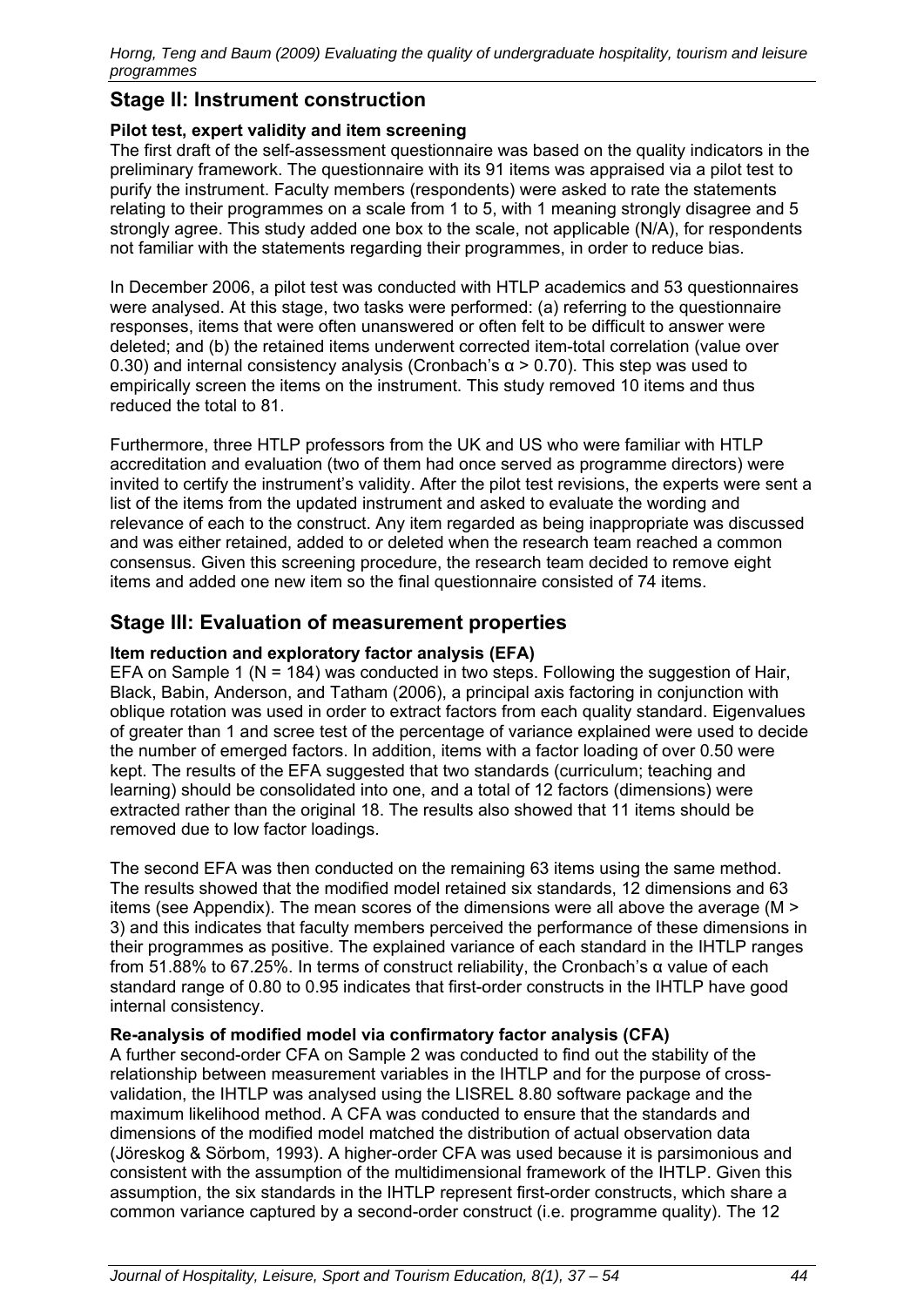dimensions consisting of 63 items (indicators) indicate measurement variables of corresponding latent constructs.

This study adopted multiple criteria to determine the fit of the measurement model, including the degrees of freedom of a chi-square distribution (χ2 /df), goodness of fit index (GFI), comparative fit index (CFI), normed fit index (NFI), non-normed fit index (NNFI), root-meansquare error of approximation index (RMSEA) and standardised root-mean-square residual index (SRMR). It is desirable that χ2 /df be under 3, GFI, CFI, NFI, and NNFI over 0.90, and PGFI over 0.50 (Anderson & Gerbing, 1988). A RMSEA and SRMR under 0.10 is acceptable (Byrne, 2001).



**Figure 3: CFA standardised solution (Sample 2)** 

**Note:** quality = programme quality (second-order construct); aa = strategic planning; bb = curriculum and instruction;  $cc =$  resources; dd = faculty; ee = student achievements; ff = administrative management (six first-order factors). a1 and a2 denote aa's two underlying dimensions; the same logic holds for the rest.

Figure 3 indicates the standardised solution results of using Sample 2 to examine the IHTLP. It was found that the IHTLP possesses good psychometric properties and had good overall model-fit. The results of the CFA showed that all goodness-of-fit indices were above acceptable standards; thus  $x^2 = 106.60$ , df = 48 (p < 0.01),  $x^2$  /df = 2.22, GFI = 0.93, CFI = 0.99, NFI = 0.98, NNFI = 0.98, PGFI = 0.57, RMSEA = 0.07, SRMR = 0.03, The crossvalidation results of the new sample provided strong evidence that the IHTLP was a theoretical model with good fit.

As Kline (1998) stated, standard second-order loading is the standard regression weight of each of the first-order factors' loading onto the overall higher-order construct. The factor loadings (Gamma) of programme quality relative to each first-order construct are the relative value attached to each of the quality dimensions by faculty who responded to the survey. As shown in Figure 3, all the six first-order factors (standards) load very well onto the secondorder programme quality construct. The regression weights are very close and range from 0.80 to 0.99. In other words, the quality of programme perceived by faculty members could explain the relative importance of each dimension of the IHTLP through conducting a second-order CFA. The results supported the notion that six quality standards of the IHTLP all contribute greatly to a programme's quality.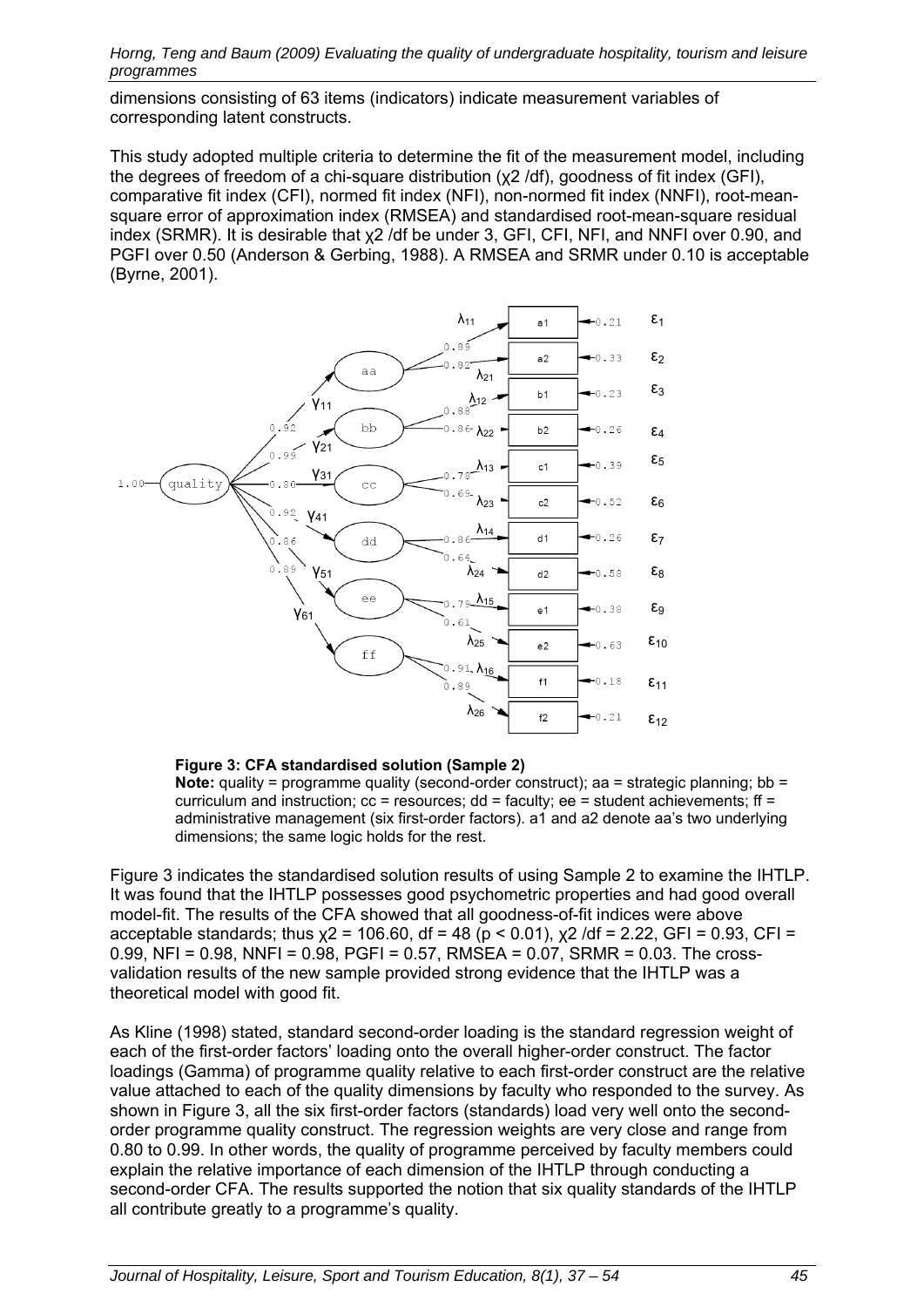#### **Fit of internal structure of model**

According to the CFA results, standardised factor loadings (lambdas) of underlying factors (ranging from 0.61 to 0.91) and measurement errors (epsilon) of the observed variables reached significant levels (t > 1.96,  $\alpha$  = 0.05) (shown in Figure 3), which indicates that the IHTLP had good convergent validity (Fornell & Larcker, 1981). Correlations among the firstorder constructs were statistically significant, but were not overly close to 1.00 (see Table 2), which indicates discriminant validity existing among dimensions (Smith, Milberg, & Burke, 1996). Therefore, the process of using EFA and CFA with an independent sample provides support for the convergent and discriminant validity for the IHTLP.

|                                | aa   | bb   | <b>CC</b> | dd   | ee   |      |
|--------------------------------|------|------|-----------|------|------|------|
| aa. Strategic planning         | 1.00 |      |           |      |      |      |
| bb. Curriculum and instruction | 0.91 | 1.00 |           |      |      |      |
| cc. Resources                  | 0.74 | 0.79 | 1.00      |      |      |      |
| dd. Faculty                    | 0.85 | 0.91 | 0.74      | 1.00 |      |      |
| ee. Student achievements       | 0.79 | 0.85 | 0.68      | 0.79 | 1.00 |      |
| ff. Administrative management  | 0.82 | 0.88 | 0.71      | 0.82 | 0.76 | 1.00 |

**Table 2: Correlations among the six programme quality standards**  Notes: p < 0.01

## **Discussion and conclusions**

Building on the rigorous construct development procedures, support was found for the propositions that the IHTLP is composed of multiple dimensions (Winn & Cameron, 1998) and can be integrated with CIPP and MBNQA perspectives (Srikanthan & Dalrymple, 2007). The IHTLP consists of six quality standards (strategic planning, curriculum and instruction, resources, faculty, student achievements, and administrative management). Twelve dimensions come under these standards: vision, mission, aims and objectives; selfimprovement; curriculum; teaching and learning; resources and management; spaces; teachers' quality; teachers' performance; students' and graduates' performance; alumni feedback; administrative leadership; student management. Finally, 63 indicators come under the corresponding dimensions. The IHTLP has been cross-validated as an assessment tool which could provide useful information when judging HTLP quality.

The IHTLP redefines dimensions of HTLP quality by considering CIPP elements, and transforms these elements into tangible items that describe and assess the expected outcomes of an educational system. Furthermore, the IHTLP is also infused with MBNQA dimensions and this is in line with the TQM approach used in current educational evaluation/accreditation. This study, to some extent, also responds to the call for greater harmonisation between the quality of administrative service functions and the core of teaching and learning (Becket & Brookes, 2008).

The consolidation of curriculum and teaching and learning standards is consistent with curriculum and instruction principles (Lumby, 2001). Since curriculum, teaching and learning complement each other, these critical components would affect the teaching effectiveness and student outcomes to a considerable degree, which may in turn influence the quality performance of educational institutions (Kaplan & Owings, 2001). In addition, this new standard is in line with the curriculum dimension of TedQual (UNWTO, 2007) and ACPHA (CHRIE, 2007), which contains not only curriculum content and design, but also teaching, learning and assessment aspects.

Specifically, this study provides insights into the relative value attached to each of the IHTLP dimensions by academics. The factor loadings of programme quality relative to each firstorder construct indicate the relative importance of each quality standard. The results showed that each standard has a very high factor loading (shown in Figure 3). Among the six standards, curriculum and instruction ( $y21 = 0.99$ ), faculty ( $y41 = 0.92$ ) and strategic planning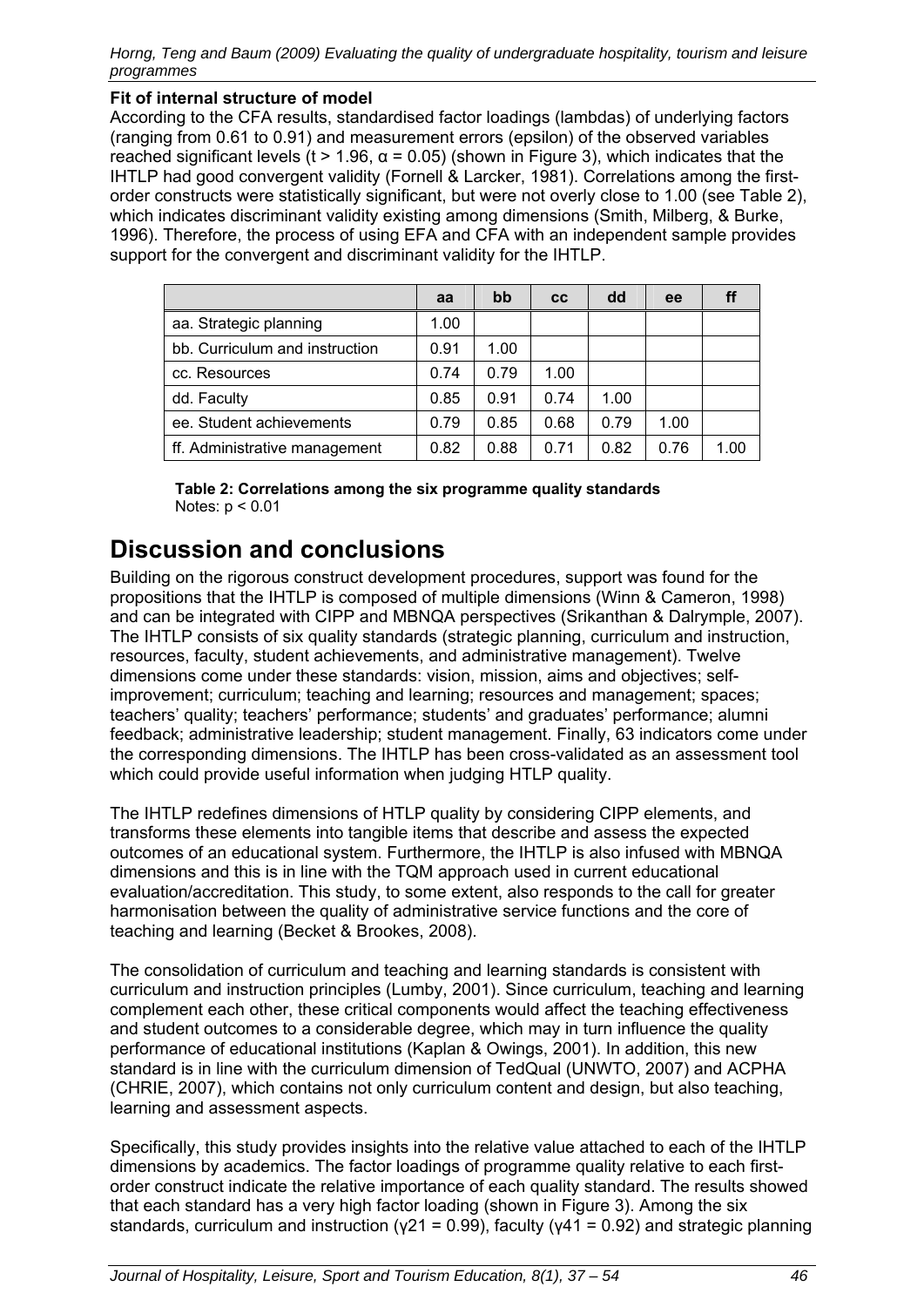$(y11 = 0.92)$  had the highest loadings. Next were administrative management ( $y61 = 0.89$ ) and student achievements ( $y51 = 0.86$ ). The standard with the lowest loading is resources  $(y31 = 0.80)$ . Thus it is clear that the HTLP academics questioned perceived these six quality standards to make a significant contribution to a programme's quality.

The respondents believed that the inputs, such as curriculum and faculty, and processes such as instruction, are very important factors in determining the quality of HTLPs. The results support the view that curriculum quality, effective teaching and the enhancement of student learning outcomes are essential elements in the management of education quality (Lumby, 2001). The IHTLP confirms that HTLPs should give priority to the quality management of curriculum, teaching and learning as well as to the faculty in order to meet students' needs. There is a need to keep attention focused on what makes a good teacher and a good learning experience as well as on overall student learning experience (Airey & Tribe, 2005).

The results of this study show that the IHTLP consolidates the dimensions of research and co-operative services under the faculty standard in order to assess the performance of HTLP academics. Such consolidation appears to correspond with the view of Law and Chon (2007) that HTLPs are applied subjects. It is therefore felt that faculty members should be acknowledged for participating in a wider range of academic and service activities, including university or government-sponsored projects, seminars and workshops, in order to continue to enhance their professional knowledge, teaching skills and personal development. Furthermore, the results indicate that reasonable teaching loads and faculty professional development need to be considered to enhance the academic competitiveness of a programme. As noted by Airey and Tribe (2005), the key factor for success in tourism education is the quality and development of academic staff both as teachers and researchers. More important, it is how teachers' qualifications, research activities and industry experience are reflected in the courses taught that can improve the student learning experience (Stuart-Hoyle, 2005).

Respondents also believed that strategic planning and administrative management have an impact on quality. Traditional evaluation theories do not emphasise strategic management or leadership, but IHTLP considers these components as measurement variables. This confirms the core elements and benefits of a TQM-based educational quality framework, including leader commitment, strategic planning, operational management and self-improvement mechanisms (Badri et al., 2006; Becket & Brookes, 2008). The dimensions of administrative leadership and student management are deemed part of the transformation process of a programme, and this process will affect an organisation's culture and overall quality. The performance of students and alumni reflect educational outcomes (Bosselman, 1996). This output factor has been identified as student achievement in the IHTLP and student achievement should be considered as a category of HTLP evaluation/accreditation systems in order to assess student outcomes.

Finally, resources are considered to be relatively less important among the six standards, although this standard also carries a large weight. This result is consistent with the findings of Pereda et al. (2007) that respondents believe that resources and their management have relatively little impact on HTLP quality. Resources are the basis of educational 'input'. However, resources alone cannot guarantee a high quality of education since they do not automatically transform into good learning experience (Pike, 2004). These results may also be attributed to the fact that the items under resources are less valued by leisure and tourism programmes. Some items, such as professional training labs and management, are important to hospitality programmes but may not be a prerequisite of leisure and tourism programmes in terms of course design. Given this situation, the diverse characteristics of various HTLPs will lead to different needs for resources. Furthermore, HTLPs are practiceoriented and most of them provide students with industrial internship opportunities. A HTLP's internal resources may thus have less impact on its overall quality.

In terms of practical implications, the IHTLP can serve as an important reference for both the internal and external evaluation of HTLPs. First, the IHTLP can be used as a self-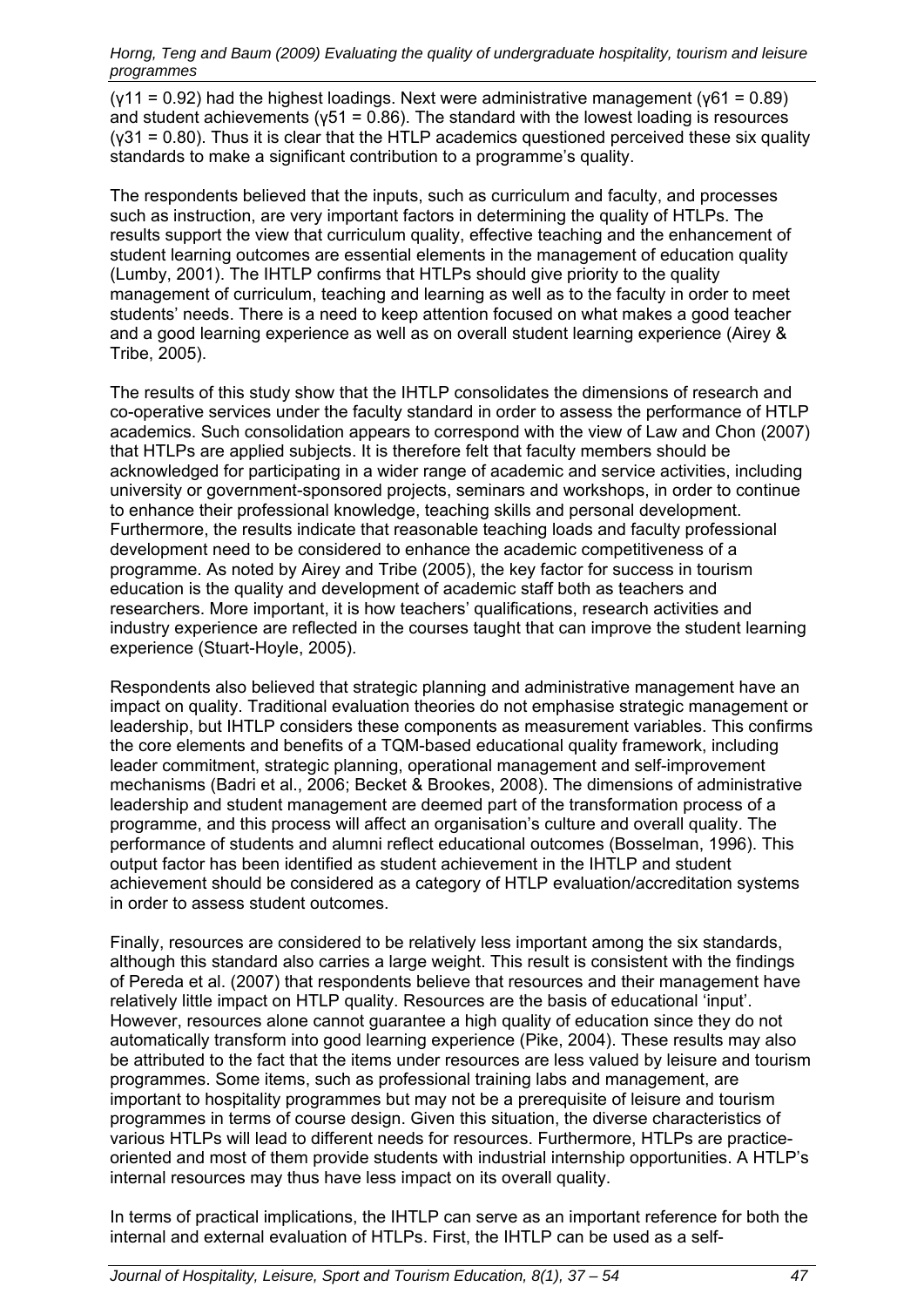assessment tool to guide and provide information to assist a programme's self-evaluation process. Second, for external evaluation to be effective, the quality indicators of the IHTLP can serve as benchmarks for quality assurance systems as a basis for evaluating HTLP quality. Third, as the IHTLP can reflect the multiple dimensions of educational quality, researchers or programme directors could use it as a scale to assess HTLPs' overall quality and its specific quality dimensions. Last, since HTLPs are highly diversified, the use of this comprehensive quality instrument as a specialised programme evaluation/accreditation tool may eliminate the drawbacks found from multiple scrutinies of different kinds of quality assurance systems.

## **Limitations and directions for future research**

Although this study has adopted rigorous procedures in developing its measures, some research limitations still remain. First, the study uses specific institutions and group sample in Taiwan, which may limit the possibility of generalising the results. However, both the approach and the results provide a good starting point for understanding the multidimensional structure of HTLP quality, which could be transferable beyond Taiwan. Future research may extend to a range of samples from different countries to investigate the feasibility of using IHTLP as a cross-national quality assessment tool.

Second, although this study uses different types of stakeholders involved in the development and validation of the IHTLP, students are not included in the sample. This may limit the use of this tool in measuring quality dimensions relating to teaching and learning to understand students' perspectives. However, as noted in previous research, faculty members may be the most appropriate sample to evaluate the overall quality of HTLPs since they are the 'insiders' of the organisation. Future research may bring in students' views in order to provide further insights to the dimensions that they value.

Third, the range of items included under the resources dimension is rather narrow, with little mention of the library, journal stocks, online sources, IT facilities and programmes, for example. The above items were initially covered in the resources dimension, but were deleted during EFA procedures (factor loading < 0.5). Future research should incorporate these items into the resources dimension and reconfirm their stability and reliability.

Fourth, regarding the applicability of the instrument, the IHTLP contains a relatively large number of items thus respondents may be reluctant to complete the task. The multidimensional nature of educational quality usually leads to a large number of indicators. Researchers in future may attempt to design a shorter version of the IHTLP in order to facilitate its use.

# **References**

- Airey, D., & Tribe, J. (2005). Issues for the future. In D. Airey, & J. Tribe (Eds.), *An International Handbook of Tourism Education* (pp. 501-506). Oxford, England: Elsevier.
- Al-Turki, U., & Duffuaa, S. (2003). Performance measures for academic departments. *The International Journal of Educational Management, 17*(7), 330-338. doi:10.1108/09513540310501012
- Anderson, J. C., & Gerbing, D. W. (1988). Structural equation modeling in practice: A review and recommended two-step approach. *Psychological Bulletin, 103*(3), 411-423. doi:10.1037/0033-2909.103.3.411
- Assante, L. M., Huffman, L., & Harp, S. S. (2007). Conceptualisation of quality indicators for US based four-year undergraduate hospitality management programs. *Journal of Teaching in Travel & Tourism, 7*(2), 51-71. doi:10.1300/J172v07n02\_04
- Badri, M. A., Selim, H., Alshare, K., Grandon, E. E., Younis, H., & Absulla, M. (2006). The Baldrige Education Criteria for performance excellence framework: Empirical test and validation. *International Journal of Quality & Reliability Management, 23*(9), 1118-1157. doi:10.1108/02656710610704249
- Becket, N., & Brookes M. (2006). Evaluating quality management in university departments. *Quality Assurance in Education, 14*(2), 123-142. doi:10.1108/09684880610662015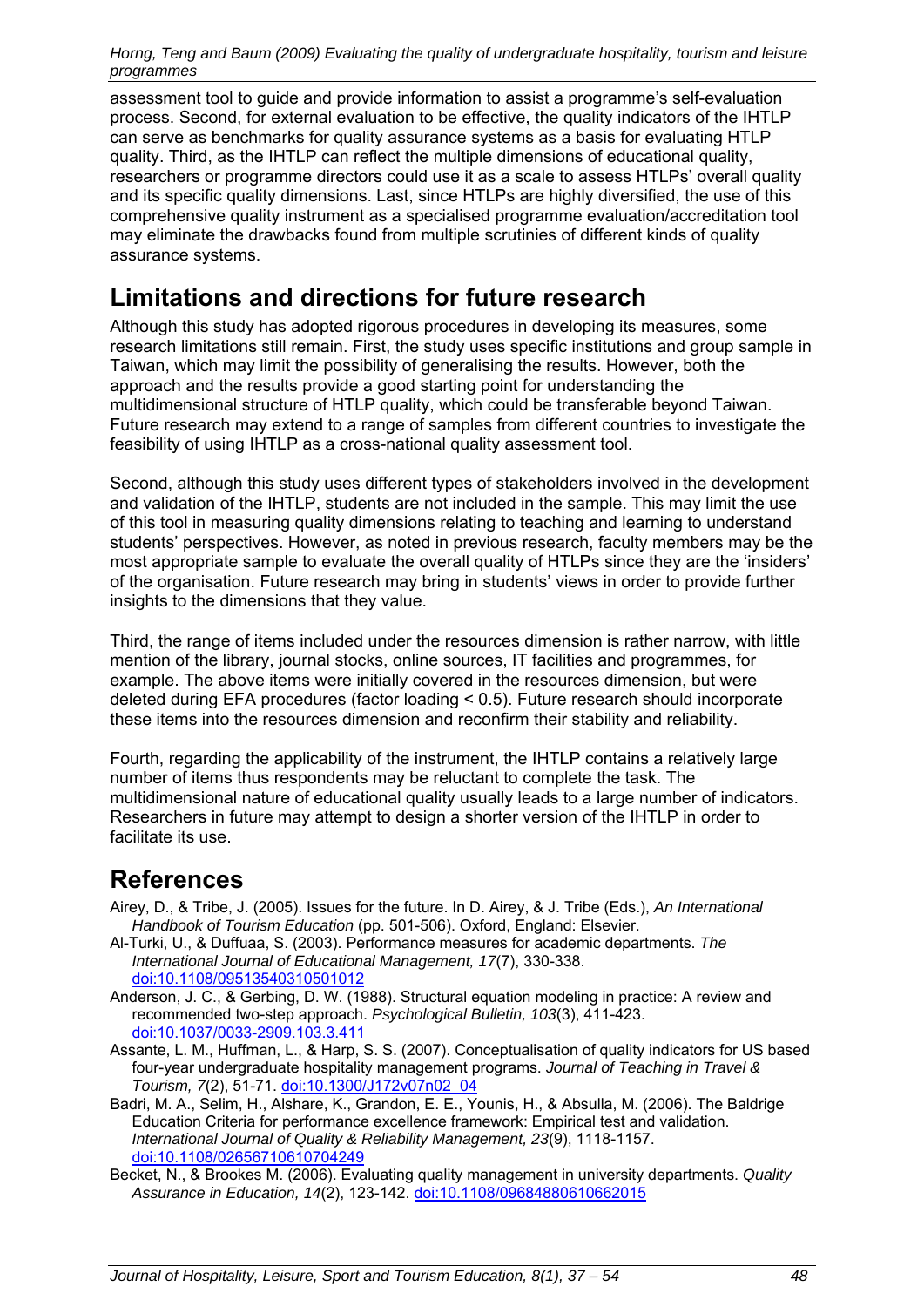- Becket, N., & Brookes M. (2008). Quality management practice in the higher education What quality are we actually enhancing? *Journal of Hospitality, Leisure, Sport & Tourism Education, 7*(1), 40- 54.doi:10.3794/johlste.71.174
- Birnbaum, R. (1988). How colleges work: The cybernetics of academic organisation and leadership. San Francisco, CA: Jossey-Bass.
- Bogue, E. G. (1998). Quality assurance in higher education: The evolution of systems and design ideals? *New Directions for Institutional Research, 99*, 7-18. doi:10.1002/ir.9901
- Bosselman R. H. (1996). Current perceptions of hospitality accreditation. *FIU Hospitality Review, 14*(2), 77-84.
- Byrne, M. B. (2001). *Structural equation modeling with AMOS: Basic concepts, applications, and programming*. Mahwah, NJ: Lawrence Erlbaum Associates.
- Cheng, Y. C., & Tam, W. M. (1997). Multi-models of quality in education. *Quality Assurance Education, 5*(1), 22-31. doi:10.1108/09684889710156558
- CHRIE (2007). *Handbook of accreditation*. Retrieved March 26, 2007, from http://www.chrie.org/public/about/Accreditation/accreditation.html

Department of Statistics (2007). *University Statistics Data Search System, Ministry of Education, Taiwan*. Retrieved January 14, 2007, from

http://www.edu.tw/EDU\_WEB/Web/ STATISTICS/index.php

- Fornell, C., & Larcker, D. F. (1981). Evaluating structural equation models with unobservable variables and measurement errors. *Journal of Marketing Research, 18*, 39-50. doi:10.2307/3151312
- Hair, J. F., Jr., Black, W. C., Babin, B. J., Anderson, R. E., & Tatham, R. L. (2006). *Multivariate data analysis* (6th ed.). Upper Saddle River, NJ: Pearson Education.
- Hamalainen, K. (2003). Common standards for programmeme evaluations and accreditation? *European Journal of Education, 38*(3), 291-300. doi:10.1111/1467-3435.00148
- Harvey, L. (2004). The power of accreditation: Views of academics. *Journal of Higher Education Policy and Management, 26*(2), 207-223. doi:10.1080/1360080042000218267
- Harvey, L., & Green, D. (1993). Defining quality. *Assessment and Evaluation in Higher Education, 18*(1), 9-34. doi:10.1080/0260293930180102
- Heiman, R. L., & Sneed, J. (1996). Accreditation of hospitality administration programs: An evaluation. *Hospitality and Tourism Educator, 8*(1), 61-64.
- Higher Educational Evaluation & Accreditation Council of Taiwan (2008). *Protocol of program evaluation of higher education institutions in 2007*. Retrieved July 13, 2008, from http://www.heeact.org.tw
- Horng, J.-S., Teng, C.-C., Lee, M.-H., & Liu, Y.-A. (2006). Higher educational evaluation in UK: Implications on professional evaluation of hospitality, tourism and leisure undergraduate studies in Taiwan. *Journal of Tourism Studies, 12*(4), 273-294.
- Houghton, J. (1996). Academic accreditation: Who, what, when, where, and why? *Parks & Recreation, 31*, 42.
- Jöreskog, K. C., & Sörbom, D. (1993). LISREL 8 user's reference guide [Software manual]. Chicago, IL: Scientific Software.
- Kaplan, L. S., & Owings, W. A. (2001). Enhancing teacher and teacher quality: Recommendations for principles. *NASSP Bulletin, 85*(628), 64-73. doi:10.1177/019263650108562808

Kline, R. B. (1998). *Principles and practice of structural equation modeling*. New York: Guilford Press.

- Koslowski III, F. A. (2006). Quality and assessment in context: a brief review. *Quality Assurance in Education, 14*(3), 277-288. doi:10.1108/09684880610678586
- Kwan, P., & Walker, A. (2003). Positing organizational effectiveness as a second-order construct in Hong Kong higher education institutions. *Research in Higher Education, 44*(6), 705-726. doi:10.1023/A:1026179626082
- Law, R., & Chon, K. (2007). Evaluating research performance in tourism and hospitality: The perspective of university programme heads. *Tourism Management, 28*, 1203-1211. doi:10.1016/j.tourman.2006.09.022
- Lewis, B. R., Templeton, G. F., & Byrd, T. A. (2005). A methodology for construct development in MIS research. *European Journal of Information System, 14*, 388-400. doi:10.1057/palgrave.ejis.3000552
- Lumby, J. (2001). Framing teaching and learning in the twenty-first century. In D. Middlewood & N. Burton (Eds.), *Managing the curriculum* (pp. 3-17). Thousand Oaks, CA: Paul Chapman.
- Meyer, S., & Collier, D. (2001). An empirical test of the causal relationships in the Baldrige Health Care Pilot Criteria. *Journal of Operations Management, 19*(4), 403-25. doi:10.1016/S0272- 6963(01)00053-5
- Mizikaci, F. (2006). A system approach to programme evaluation and model for quality in higher education. *Quality Assurance in Education, 14*(1), 37-53. doi:10.1108/09684880610643601
- Mok, K. H. (2000). Impact of globalisation: A study of quality assurance systems of higher education in Hong Kong and Singapore. *Comparative Education Review, 44*(2), 148-174. doi:10.1086/447601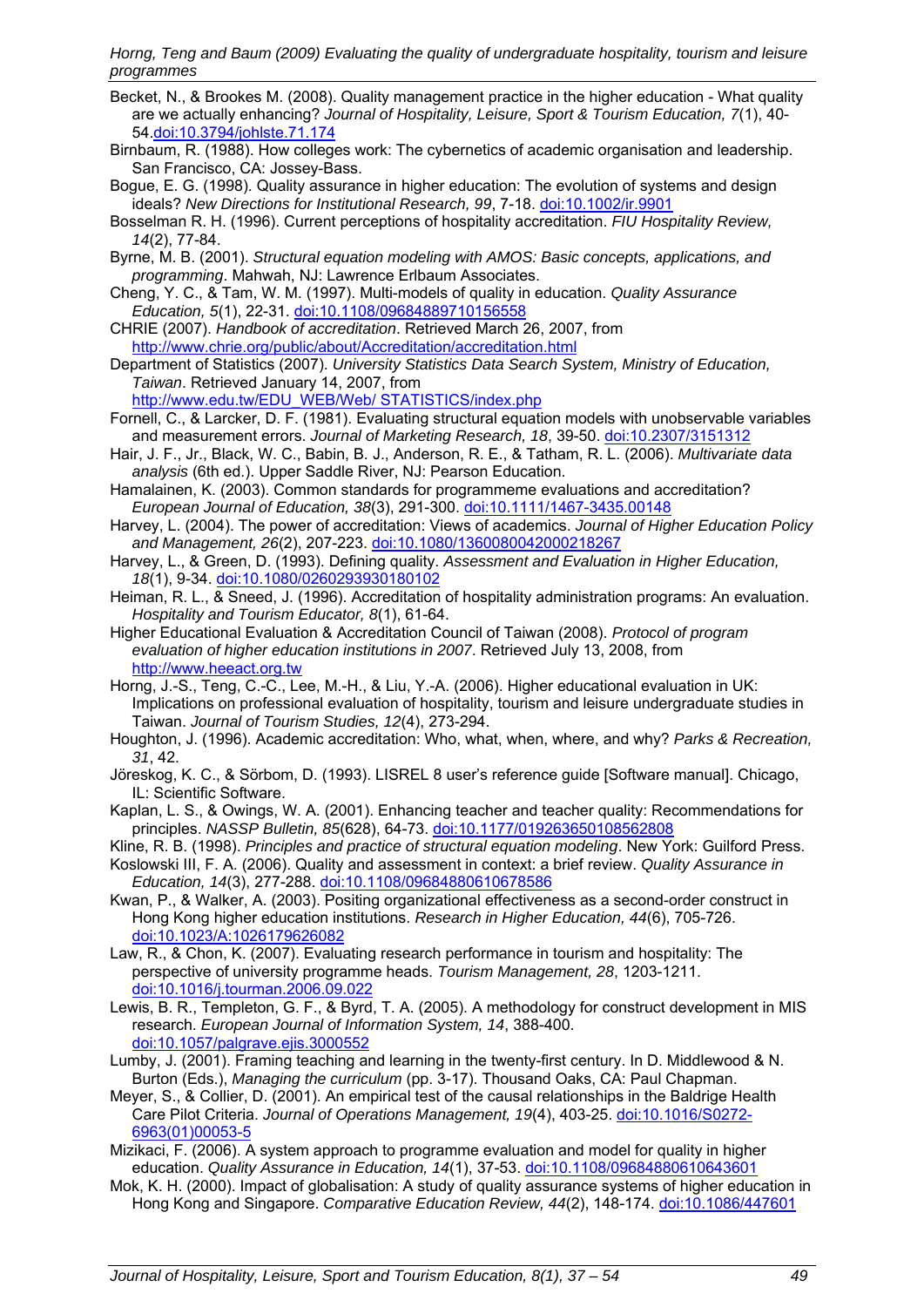- National Institute of Standards and Technology (2007). *Baldrige national quality program: Education criteria for performance excellence*. Retrieved June 15, 2007, from http://www.quality.nist.gov/Education\_Criteria.htm
- National Recreation and Park Association (2007). *Standards and evaluation criteria for Baccalaureate programmes in recreation, park resources and leisure services*. Retrieved March 26, 2007, from http://www.nrpa.org/content/default.aspx?documentId=1037
- Pereda, M., Airey, D., & Bennett, M. (2007). Service quality in higher education: The experience of overseas students. *Journal of Hospitality, Leisure, Sport & Tourism Education, 6*(2), 55-67. doi:10.3794/johlste.62.160
- Pike, G. R. (2004). Measuring quality: A comparison of U.S. news rankings and NSSE benchmarks. *Research in Higher Education, 45*(2), 193-208. doi:10.1023/B:RIHE.0000015695.84207.44
- Quality Assurance Agency for Higher Education (2000a). *Subject benchmark statements: Hospitality, leisure, sport, and tourism*. Gloucester, England: Quality Assurance Agency for Higher Education. Quality Assurance Agency for Higher Education (2000b). *Handbook for academic review*. Retrieved
- September 18, 2005, from http://www.qaa.ac.uk/reviews/academicreview/default.asp
- Rao, S. S., Solis, L. E., & Raghunathan, T. S. (1999). A framework for international quality management research: Development and validation of a measurement instrument. *Total Quality Management, 10*(7), 1047-1075. doi:10.1080/0954412997226
- Robbins, D. (2005). Quality assurance. In D. Airey, & J. Tribe (Eds.), *An International Handbook of Tourism Education* (pp. 451-468). Oxford, England: Elsevier.
- Smith, H. J., Milberg, S. J., & Burke, S. J. (1996). Information privacy: Measuring individuals' concerns about organisational practices. *MIS Quarterly, 20*(2), 167-196. doi:10.2307/249477
- Srikanthan, G., & Dalrymple, J. F. (2007). A conceptual overview of a holistic model for quality in higher education. *International Journal of Educational Management, 21*(3), 173-193. doi:10.1108/09513540710738647
- Stuart-Hoyle, M. (2005). Teachers. In D. Airey, & J. Tribe (Eds.), *An International Handbook of Tourism Education* (pp. 451-468). Oxford, England: Elsevier.
- Stufflebeam, D. L. (2000). The CIPP model for evaluation. In D. L. Stufflebeam, G. F. Madaus, & T. Kellaghan (Eds.), *Evaluation models: Viewpoint on educational and human services evaluation* (2<sup>nd</sup> ed., pp. 279-317). Dordrecht, The Netherlands: Kluwer Academic.
- Tribe, J. (2003). Delivering higher quality: A comparative study of lecturers' perceptions and QAA subject review in tourism. *Journal of Hospitality, Leisure, Sport & Tourism Education, 2*(1), 27-47. doi:10.3794/johlste.21.43
- United Nations World Tourism Organisation, UNWTO. (2007). *TedQual certification system: Executive introduction*. Retrieved March 12, 2007, from http://world-tourism.org
- Walberg, H. J., & Zhang, G. (1998). Analyzing the OECD indicators model. *Comparative Education*, *34*(1), 55-70. doi:10.1080/03050069828342
- Winn, B. A., & Cameron, K. S. (1998). Organisational quality: an examination of the Malcolm Baldrige National Quality Framework. *Research in Higher Education, 39*(5), 491-512. doi:10.1023/A:1018745505108
- Woodhouse, D. (2007). Models of accountability. *2007 International Conference on Higher Education Accountability* (pp. 9-28). Taipei, Taiwan: HEEACT.

*Submitted 11 May 2008. Final Version 17 August 2008. Accepted 4 December 2008.*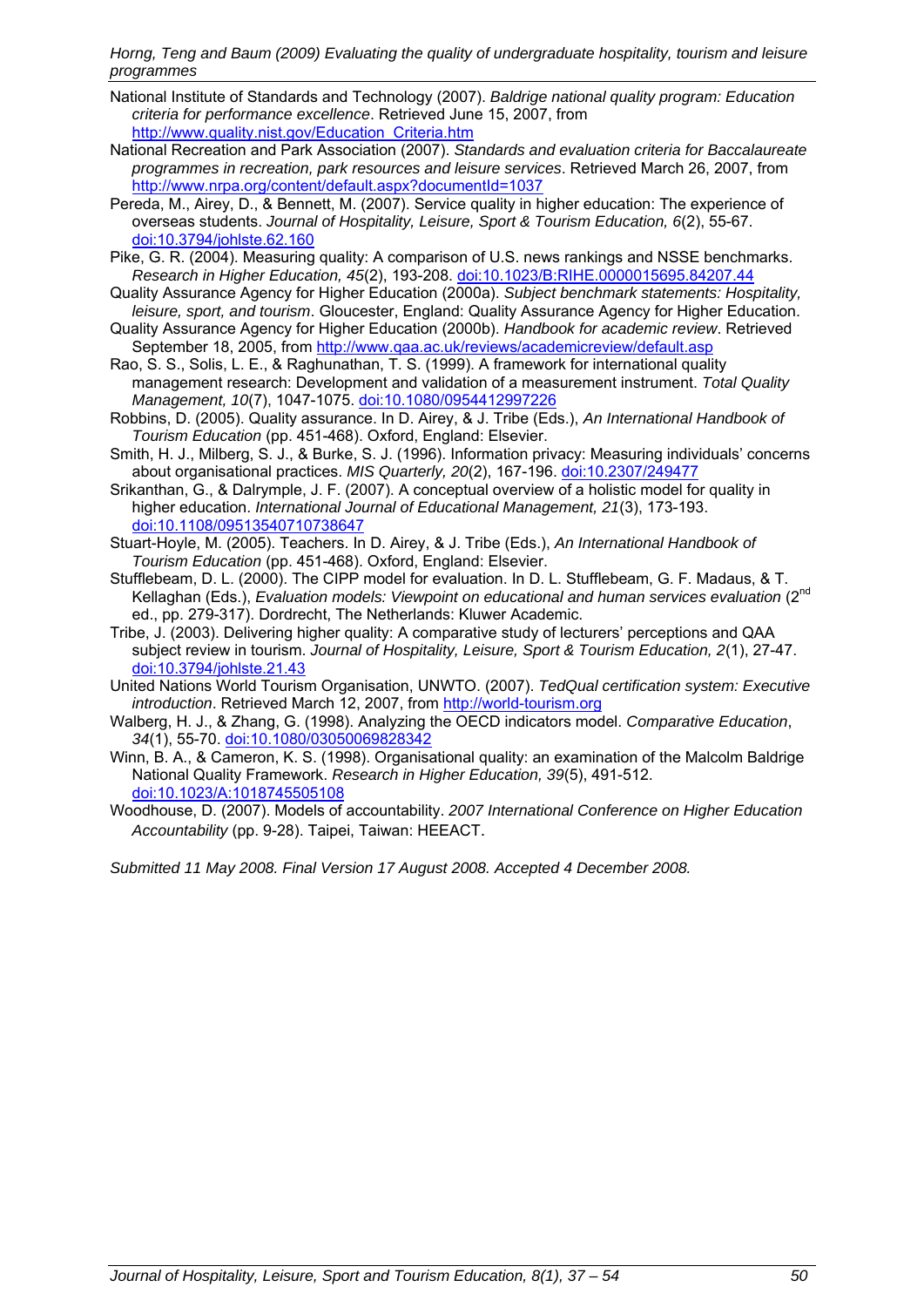# **Appendix: Results of EFA and reliability of underlying dimensions in the IHTLP**

| Item<br>ρġ.    | <b>Dimensions</b><br>Standards<br><b>Items</b>                                                                                                                                                                    | Mean | င္ဟ | Loading | వి<br>Explained<br>variance | ರ<br>Cronbach's |
|----------------|-------------------------------------------------------------------------------------------------------------------------------------------------------------------------------------------------------------------|------|-----|---------|-----------------------------|-----------------|
|                | <b>Standard 1: Strategic planning</b>                                                                                                                                                                             |      |     |         | 60.44                       | .90             |
|                | Dimension 1.1: Vision, mission, aims and objectives                                                                                                                                                               | 3.86 | .73 |         |                             | .88             |
| 1              | The programme has a clear vision and an explicit<br>mission, aims and objectives.                                                                                                                                 |      |     | .782    |                             |                 |
| $\overline{2}$ | The vision, mission, aims and objectives of the<br>programme fit the goals of higher education.                                                                                                                   |      |     | .946    |                             |                 |
| 3              | The vision, mission, aims and objectives of the<br>programme fit the mid-term and long-term goals of the<br>institution.                                                                                          |      |     | .866    |                             |                 |
| $\overline{4}$ | Faculty members and students understand the aims<br>and objectives of the programmes.                                                                                                                             |      |     | .585    |                             |                 |
| 5              | The programme makes its aims and objectives clear to<br>the public (i.e. by posting them on the internet).                                                                                                        |      |     | .509    |                             |                 |
| 6              | The programme has established specific learning<br>outcomes.                                                                                                                                                      |      |     | .522    |                             |                 |
|                | <b>Dimension 1.2: Self-improvement</b>                                                                                                                                                                            | 3.78 | .78 |         |                             | .86             |
| $\overline{7}$ | Expected learning outcomes are established by<br>teachers, students and external auditors.                                                                                                                        |      |     | .596    |                             |                 |
| 8              | The programme has its own self-evaluation mechanism.                                                                                                                                                              |      |     | .929    |                             |                 |
| 9              | The programme effectively operates and assesses its<br>own self-evaluation mechanism.                                                                                                                             |      |     | .880    |                             |                 |
| 10             | The programme seeks feedback from stakeholders (i.e.<br>students, alumni, practitioners) to improve the quality of<br>the programme.                                                                              |      |     | .503    |                             |                 |
|                | <b>Standard 2: Curriculum and instruction</b>                                                                                                                                                                     |      |     |         | 51.88                       | .95             |
|                | <b>Dimension 2.1: Curriculum</b>                                                                                                                                                                                  | 3.93 | .71 |         |                             | .92             |
| 11             | The design of the curriculum and core courses is<br>consistent with the aims and objectives of the<br>programme                                                                                                   |      |     | $-689$  |                             |                 |
| 12             | Programme curricula are consistent with international<br>trends.                                                                                                                                                  |      |     | $-.842$ |                             |                 |
| 13             | Programme curricula are in line with programme<br>development features.                                                                                                                                           |      |     | $-.840$ |                             |                 |
| 14             | The programme reviews the effectiveness of its own<br>curriculum planning.                                                                                                                                        |      |     | $-627$  |                             |                 |
| 15             | Curriculum planning meets students' needs for a wide<br>range of choices.                                                                                                                                         |      |     | $-.746$ |                             |                 |
| 16             | Curriculum design follows the principles of continuity<br>and logical order (including the course sequence, the<br>appropriateness of courses being provided, the ratio of<br>required to elective courses, etc.) |      |     | $-536$  |                             |                 |
| 17             | At the beginning of each term, students are provided<br>with explicit course information (including a syllabus,<br>learning objectives, the time the class meets, the<br>teacher's teaching methods, etc.)        |      |     | $-.529$ |                             |                 |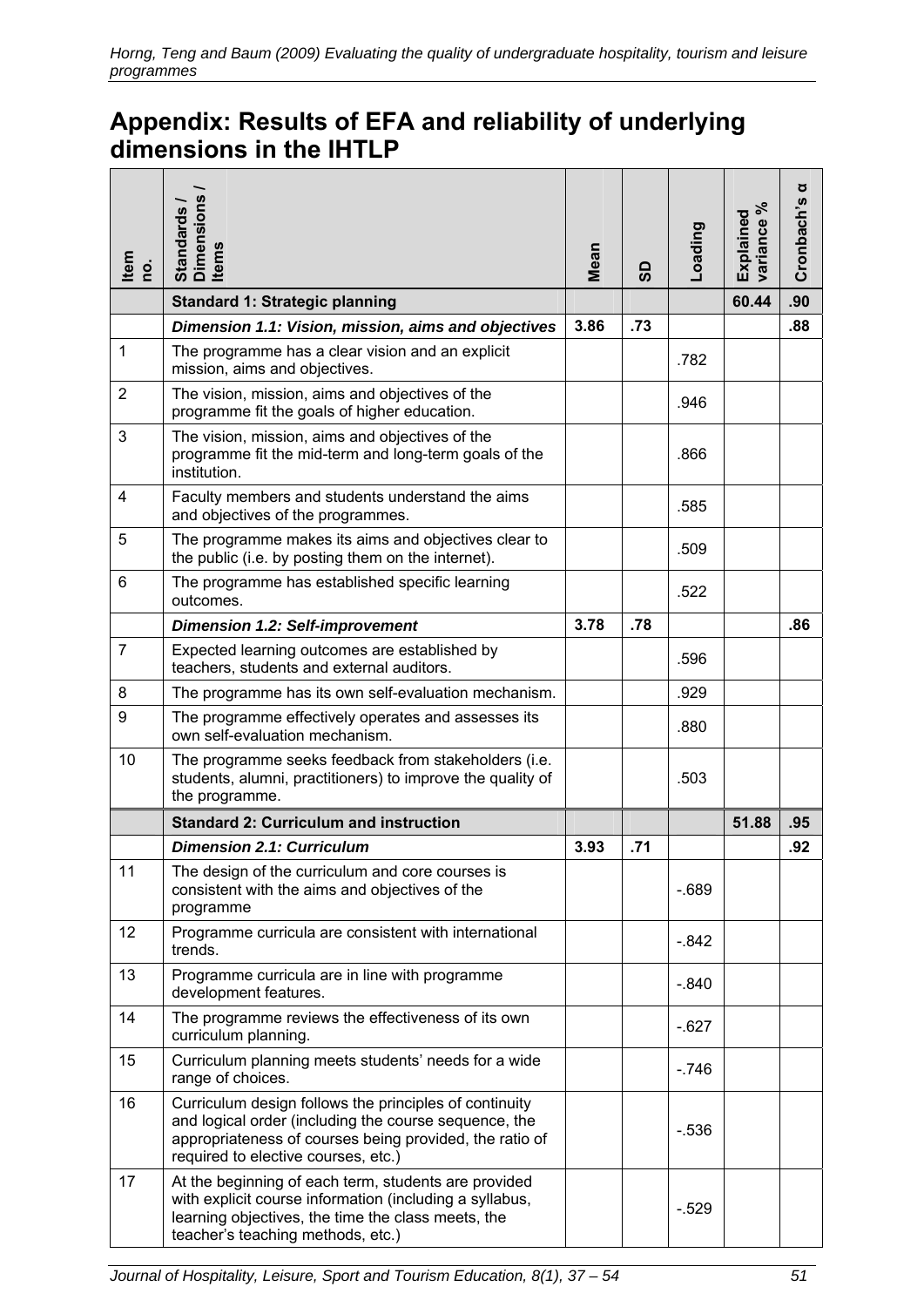| $\frac{1}{2}$ | Standards /<br>Dimensions /<br>Items                                                                                                                          | Mean | ဥ္တ | Loading | variance %<br>Explained | ರ<br>Cronbach's |
|---------------|---------------------------------------------------------------------------------------------------------------------------------------------------------------|------|-----|---------|-------------------------|-----------------|
| 18            | The principles of general education, professional<br>management, and practical experience are incorporated<br>into the curriculum.                            |      |     | $-583$  |                         |                 |
| 19            | Curricula will enhance students' problem-solving ability,<br>both in generic subjects and in the professional<br>hospitality, tourism and/or leisure domains. |      |     | $-524$  |                         |                 |
| 20            | Curricula will develop students' ability to apply what<br>they have learned.                                                                                  |      |     | $-.549$ |                         |                 |
|               | Dimension 2.2: Teaching and learning                                                                                                                          | 3.87 | .63 |         |                         | .91             |
| 21            | Teachers teach effectively to achieve learning<br>outcomes.                                                                                                   |      |     | .643    |                         |                 |
| 22            | Teachers apply their research, counselling and/or<br>hospitality industry experience to their teaching.                                                       |      |     | .636    |                         |                 |
| 23            | Professional facilities and equipment are available to<br>enhance teaching and learning.                                                                      |      |     | .620    |                         |                 |
| 24            | Core courses and learning activities enable students to<br>contact the hospitality industry and profession directly.                                          |      |     | .594    |                         |                 |
| 25            | Teachers apply multiple teaching methods, teaching<br>materials and teaching aids.                                                                            |      |     | .603    |                         |                 |
| 26            | Faculty members provide appropriate guidance and<br>feedback to students to enhance their learning.                                                           |      |     | .699    |                         |                 |
| 27            | Internship guidance/counselling is available to students.                                                                                                     |      |     | .645    |                         |                 |
| 28            | Career guidance/counselling is available to students.                                                                                                         |      |     | .678    |                         |                 |
| 29            | Faculty members adopt a variety of assessment<br>methods that apply to students' different learning styles<br>to evaluate students' learning.                 |      |     | .729    |                         |                 |
| 30            | Assessment criteria are fair and objective.                                                                                                                   |      |     | .656    |                         |                 |
| 31            | Faculty members use the results of their assessment to<br>improve teaching and learning.                                                                      |      |     | .676    |                         |                 |
|               | <b>Standard 3: Resources</b>                                                                                                                                  |      |     |         | 61.37                   | .84             |
|               | Dimension 3.1: Resources and management                                                                                                                       | 3.79 | .78 |         |                         | .85             |
| 32            | The programme sets up professional training labs (e.g.<br>food and beverage service training labs, kitchens and<br>hotel guest rooms).                        |      |     | .608    |                         |                 |
| 33            | The programme effectively uses professional training<br>labs.                                                                                                 |      |     | .770    |                         |                 |
| 34            | The programme implements management and<br>maintenance methods for professional labs, equipment<br>and materials.                                             |      |     | .737    |                         |                 |
| 35            | Training facilities meet the standards and regulations of<br>safety, hygiene and sanitation.                                                                  |      |     | .855    |                         |                 |
| 36            | Waste from professional training courses (e.g. kitchen<br>waste, hotel room garbage) is properly handled.                                                     |      |     | .665    |                         |                 |
|               | <b>Dimension 3.2: Spaces</b>                                                                                                                                  | 3.56 | 1.0 |         |                         | .87             |
| 37            | The department's spaces and facilities can<br>accommodate the needs of teaching, learning and<br>research.                                                    |      |     | .947    |                         |                 |
|               | Journal of Hospitality, Leisure, Sport and Tourism Education, 8(1), 37 - 54                                                                                   |      |     |         |                         | 52              |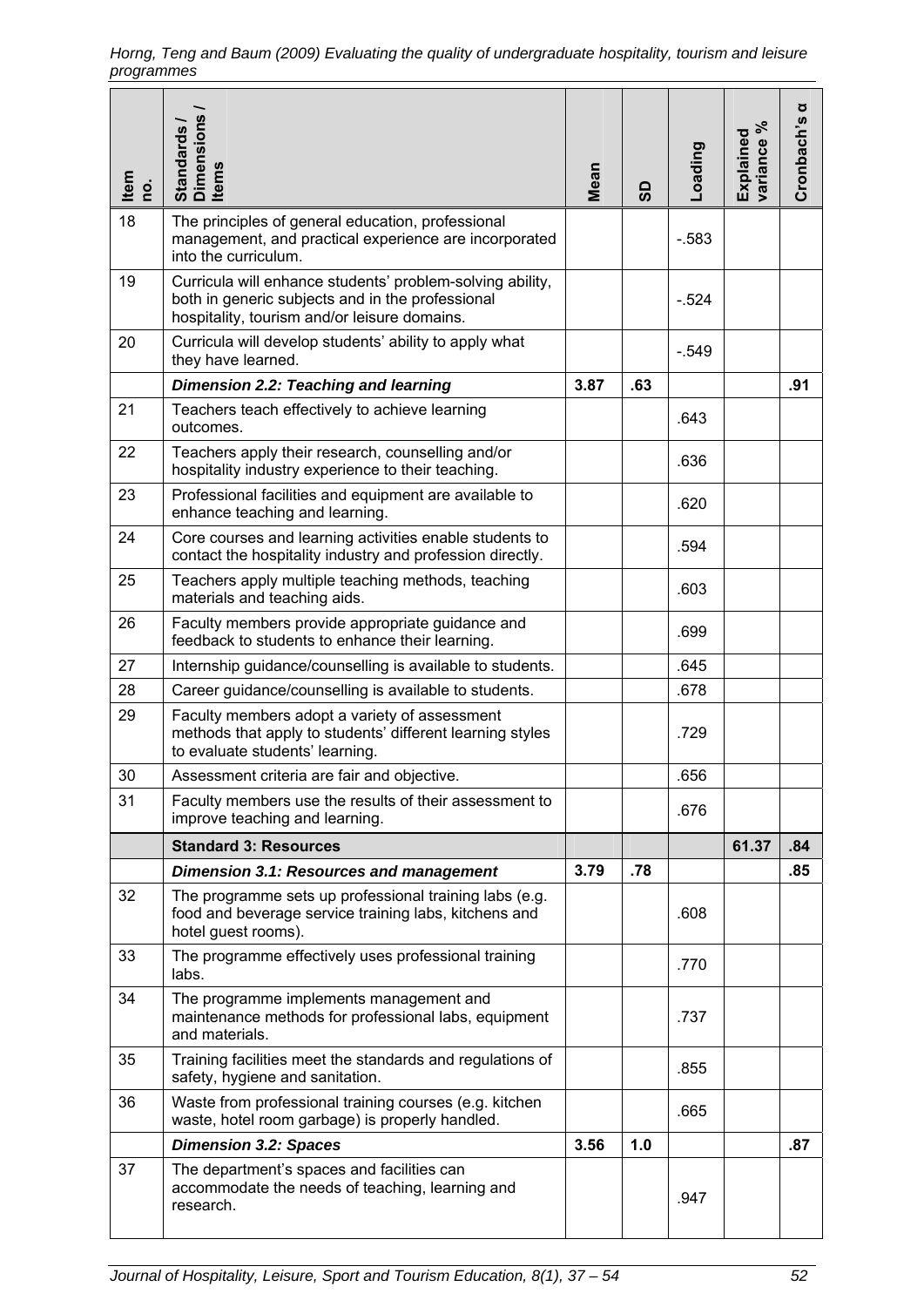| Item<br>o, | Dimensions /<br>Items<br>Standards                                                                                                                                                                      | Mean | ဓ္တ | Loading | ಸಿ<br>Explained<br>variance | ರ<br>Cronbach's |
|------------|---------------------------------------------------------------------------------------------------------------------------------------------------------------------------------------------------------|------|-----|---------|-----------------------------|-----------------|
| 38         | The programme provides appropriate space allocation<br>and planning for teaching, learning and research.                                                                                                |      |     | .787    |                             |                 |
|            | <b>Standard 4: Faculty</b>                                                                                                                                                                              |      |     |         | 62.53                       | .88             |
|            | Dimension 4.1: Teachers' quality                                                                                                                                                                        | 3.94 | .80 |         |                             | .88             |
| 39         | All faculty members have hospitality, tourism and/or<br>leisure related experience and specialisations.                                                                                                 |      |     | .885    |                             |                 |
| 40         | Teachers' specialisations fit the aims of the programme.                                                                                                                                                |      |     | .884    |                             |                 |
| 41         | Courses are assigned based on faculty members'<br>expertise.                                                                                                                                            |      |     | .818    |                             |                 |
| 42         | Faculty teaching loads are reasonably assigned.                                                                                                                                                         |      |     | .707    |                             |                 |
|            | <b>Dimension 4.2: Teachers' performance</b>                                                                                                                                                             | 3.65 | .74 |         |                             | .85             |
| 43         | Faculty members receive project sponsorships from<br>university extension services.                                                                                                                     |      |     | .691    |                             |                 |
| 44         | Faculty members actively participate in domestic and<br>international academic and/or professional activities,<br>such as conferences and research paper publications.                                  |      |     | .854    |                             |                 |
| 45         | Faculty members receive research grants and/or<br>research awards.                                                                                                                                      |      |     | .832    |                             |                 |
| 46         | Faculty members demonstrate their professional status<br>through (for example) being appointed as judges of<br>professional competitions and through the winning of<br>innovative teaching awards, etc. |      |     | .617    |                             |                 |
|            |                                                                                                                                                                                                         |      |     |         |                             |                 |
|            | <b>Standard 5: Student achievements</b>                                                                                                                                                                 |      |     |         | 58.49                       | .80             |
|            | Dimension 5.1: Students' and graduates'<br>performance                                                                                                                                                  | 3.72 | .76 |         |                             | .78             |
| 47         | Students receive scholarships.                                                                                                                                                                          |      |     | .617    |                             |                 |
| 48         | Students obtain hospitality, tourism and/or leisure<br>related certifications and/or licences during the school<br>year.                                                                                |      |     | .839    |                             |                 |
| 49         | Students receive awards from individual and/or team<br>competitions.                                                                                                                                    |      |     | .850    |                             |                 |
| 50         | Graduates gain a good reputation in the hospitality,<br>tourism and/or leisure industry.                                                                                                                |      |     | .500    |                             |                 |
|            | Dimension 5.2: Alumni feedback                                                                                                                                                                          | 3.45 | .89 |         |                             | .82             |
| 51         | There is a well-managed and effective alumni<br>organisation.                                                                                                                                           |      |     | .908    |                             |                 |
| 52         | Alumni provide helpful feedback to the programme.                                                                                                                                                       |      |     | .758    |                             |                 |
|            | <b>Standard 6: Administrative management</b>                                                                                                                                                            |      |     |         | 67.25                       | .94             |
|            | Dimension 6.1: Administrative leadership                                                                                                                                                                | 4.04 | .83 |         |                             | .92             |
| 53         | The department head demonstrates leadership ability.                                                                                                                                                    |      |     | .753    |                             |                 |
| 54         | Full-time departmental administrative staff perform<br>efficiently.                                                                                                                                     |      |     | .692    |                             |                 |
| 55         | The programme's administration works effectively,<br>including recruiting, hiring, staffing and evaluating the<br>faculty and the staff.                                                                |      |     | .960    |                             |                 |
| 56         | Committees that are formed to solve departmental<br>issues work effectively.                                                                                                                            |      |     | .808    |                             |                 |

*Horng, Teng and Baum (2009) Evaluating the quality of undergraduate hospitality, tourism and leisure programmes*